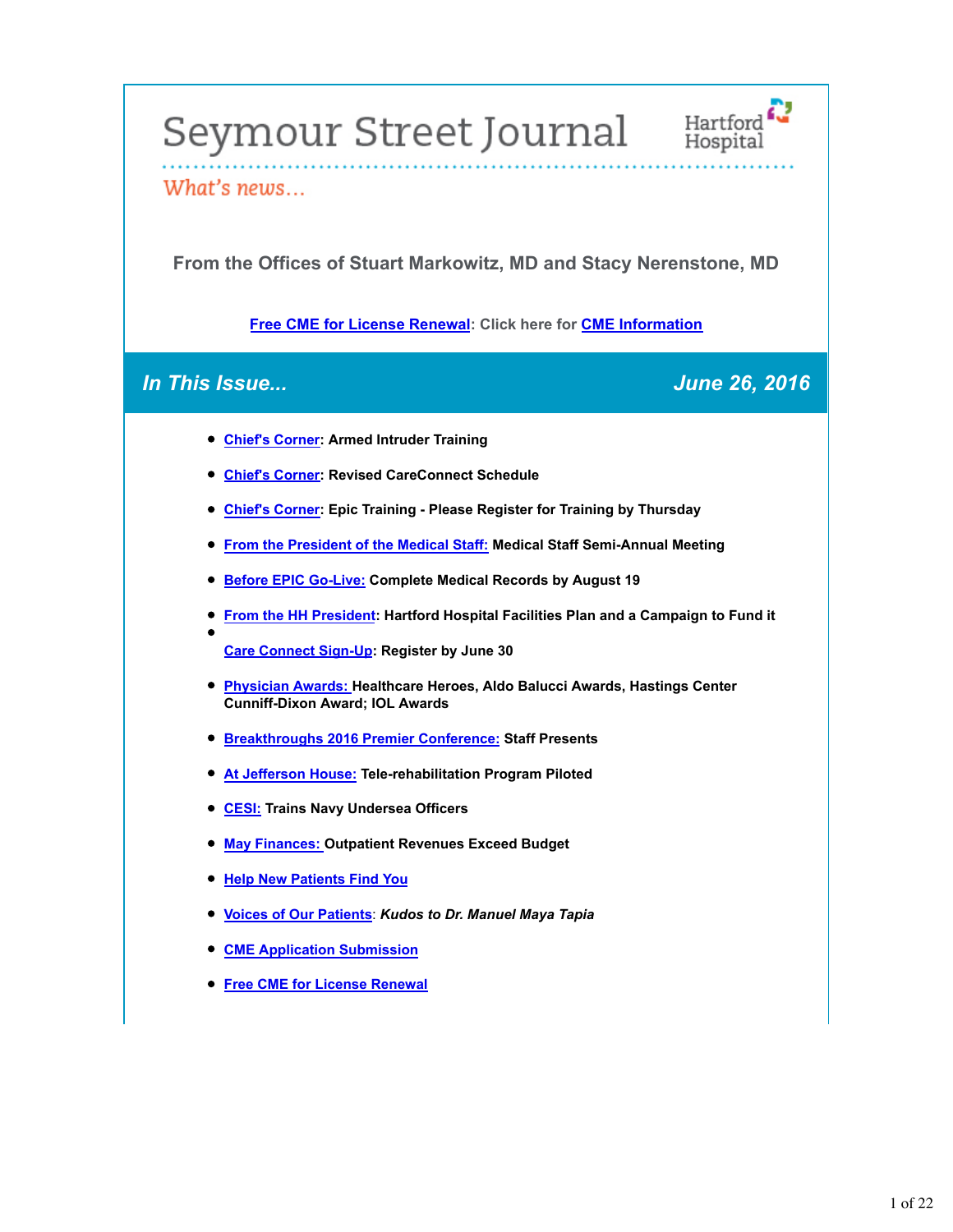*"If you want others to be happy, practice compassion.*

*If you want to be happy, practice compassion."*

*-Dalai Lama*

 ${\rm Hartford} \begin{picture}(120,115) \put(0,0){\vector(1,0){15}} \put(15,0){\vector(1,0){15}} \put(15,0){\vector(1,0){15}} \put(15,0){\vector(1,0){15}} \put(15,0){\vector(1,0){15}} \put(15,0){\vector(1,0){15}} \put(15,0){\vector(1,0){15}} \put(15,0){\vector(1,0){15}} \put(15,0){\vector(1,0){15}} \put(15,0){\vector(1,0){15}} \put(15,0){\vector(1,0){15}} \put(15$ Beyond advanced...<br>Then & Now

,,,,,,,,,,,,,,,

**2013-Hartford Hospital is the first hospital in the state to implement the SurgiCount Safety-Sponge System to improve patient outcomes by eliminating the risk of retained surgical sponges.**

*Follow Hartford Hospital on facebook, youtube and twitter*



# *Chief's Corner*

*- Dr. Jack Greene, Hartford HealthCare Regional Vice President of Medical Affairs for the Hartford Region and Hartford Hospital*

#### **Just Ask Us!**

We have put in place a dedicated email box for the medical staff, called "Ask Jack." The emails will be picked up each day, and I will be responsible for making sure that you receive feedback. Send your concerns to *askjack@hhchealth.org*.

In addition, there is a dedicated email box to ask questions of **Dr. Stu Markowitz**. Send your questions or comments to *StuandYou@hhchealth.org*, and you'll get a response from Stu within 10 days.

#### **Armed Intruder Training**

*Be Prepared. Stay Safe. Armed Intruder Training Starts NOW*

What would you do if an armed intruder invaded your work space?

At Hartford HealthCare, we do everything possible to keep our campuses safe. But we know from the news that we must be prepared for a mass violence incident. Sadly it's our new reality.

To better prepare us to safeguard ourselves and our customers, all employees are expected to complete an online learning module. The training will be provided by ALICE Training Institute, a national leader in training civilians to improve survival and lead others to safety in the event of an armed attack.

A unique email link is currently being sent to all HHC employees. Those affiliated with Hartford HealthCare but not with an HH email address will receive a link at some point in the future as we continue to roll this training out to all of our colleagues.

We are pleased to be able to offer this training to our medical staff.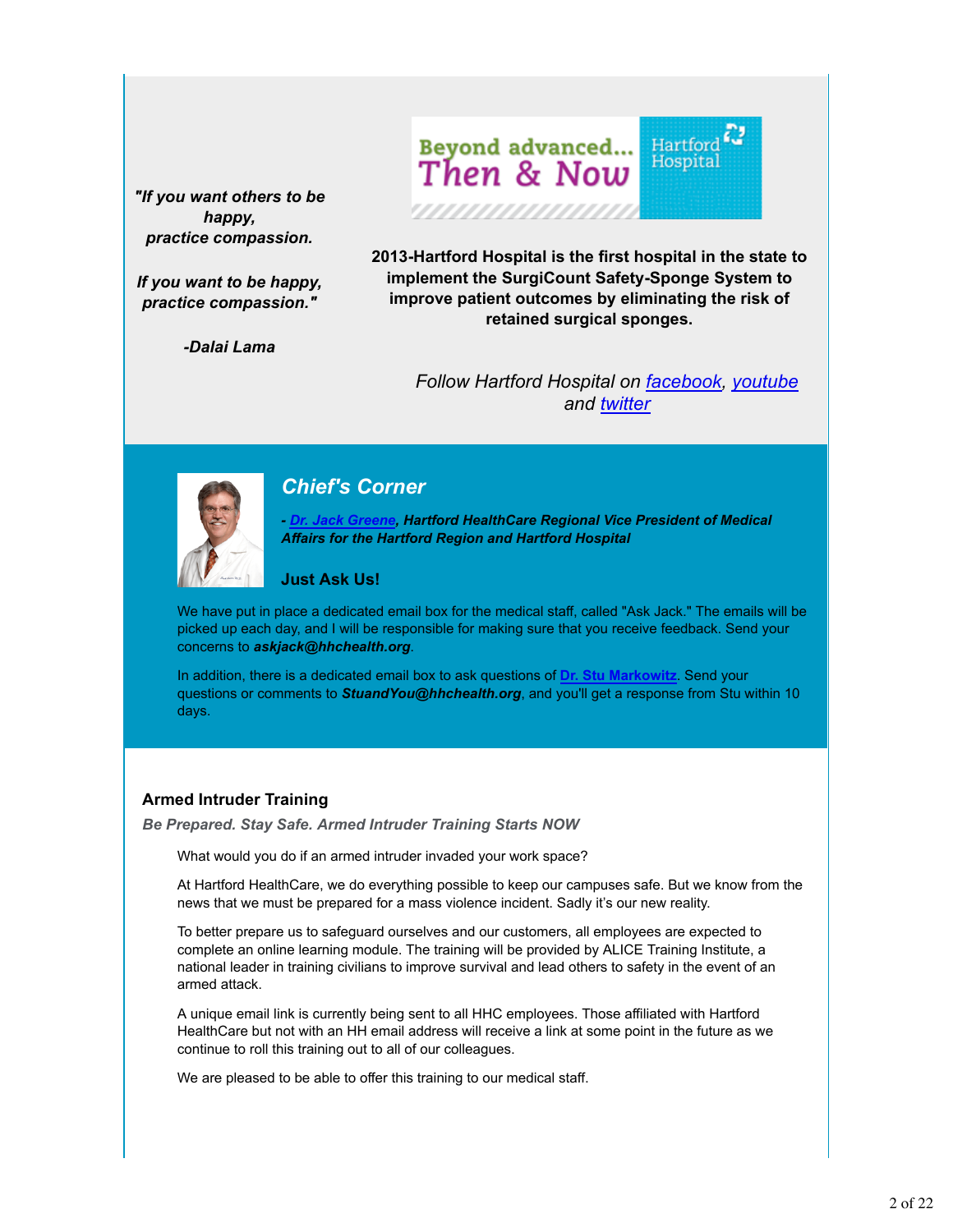# **Epic Training - Please Register for Training by June 30**

Epic training has begun in preparation for our August 20 go-live. In contrast to what many believe, it is best to go through training **as soon as possible**. This will allow for time in the practice system.

#### **Our goal is to get all providers registered for training by Thursday, June 30.**

Feedback from other Epic providers has been that it is imperative that you spend time in the practice system to minimize the impact of using the new system on slowing down your workflow. The most frequent comments made by providers after go-live is they wished they had spent more time in the practice system.

Managing your patient lists, peri-operative workflow, hand-offs, and the discharge process are just a few examples of workflows you should be comfortable with before you actually use the system live. You will also want to be sure to sign-up for Dragon voice recognition training to improve your efficiency with documentation. Epic training must be completed before you can sign up for Dragon training.

You should have received an email from MRM with registration information - if not please contact **Dr. Marc Palter.**

# **Revised CareConnect Schedule**

**Dr. Rocco Orlando and Richard Shirey**

The recent Epic implementations at Hartford HealthCare Medical Group, MidState and Windham have provided many valuable lessons as we continue this important rollout of our electronic medical record across HHC. The most important thing we have learned is that careful planning and extensive training are key to a successful implementation.

For this reason, we have revised the timeline for the scheduled 2017 conversions at The Hospital of Central Connecticut (HOCC) and Backus Hospital.

The revised schedule is as follows: *HOCC-April 2017 Backus-October 2017*

Hartford Hospital remains on track for its scheduled Epic conversion in August, 2016.

The new dates were chosen after careful review by leaders from Human Resources, Finance, Supply Chain and ITS and approved by our executive leadership team.

Converting HOCC and Backus to Epic as part of the CareConnect program is a monumental task because both locations must simultaneously adopt the HHC enterprise version of PeopleSoft for Human Resources, General Ledger, Accounts Payable and Supply Chain and the HHC enterprise version of Sunquest for the laboratory. This is the most ambitious undertaking of the CareConnect project to date and requires extensive planning, testing and training.

In the interest of a smooth transition, we have assembled a cross-functional team to ensure that by the time we flip the switches in 2017 there will be minimal disruption for employees or patients. We are confident that the revised schedule will allow us to meet this ambitious goal.

This project will get us much closer to achieving HHCâ€™s promise of the Five 1s and as always we appreciate your support and commitment to this work. Please feel free to contact either of us with questions or concerns.



# *From the President of the Medical Staff*

*- Dr. Stacy Nerenstone*, *President of the Hartford Hospital Medical Staff*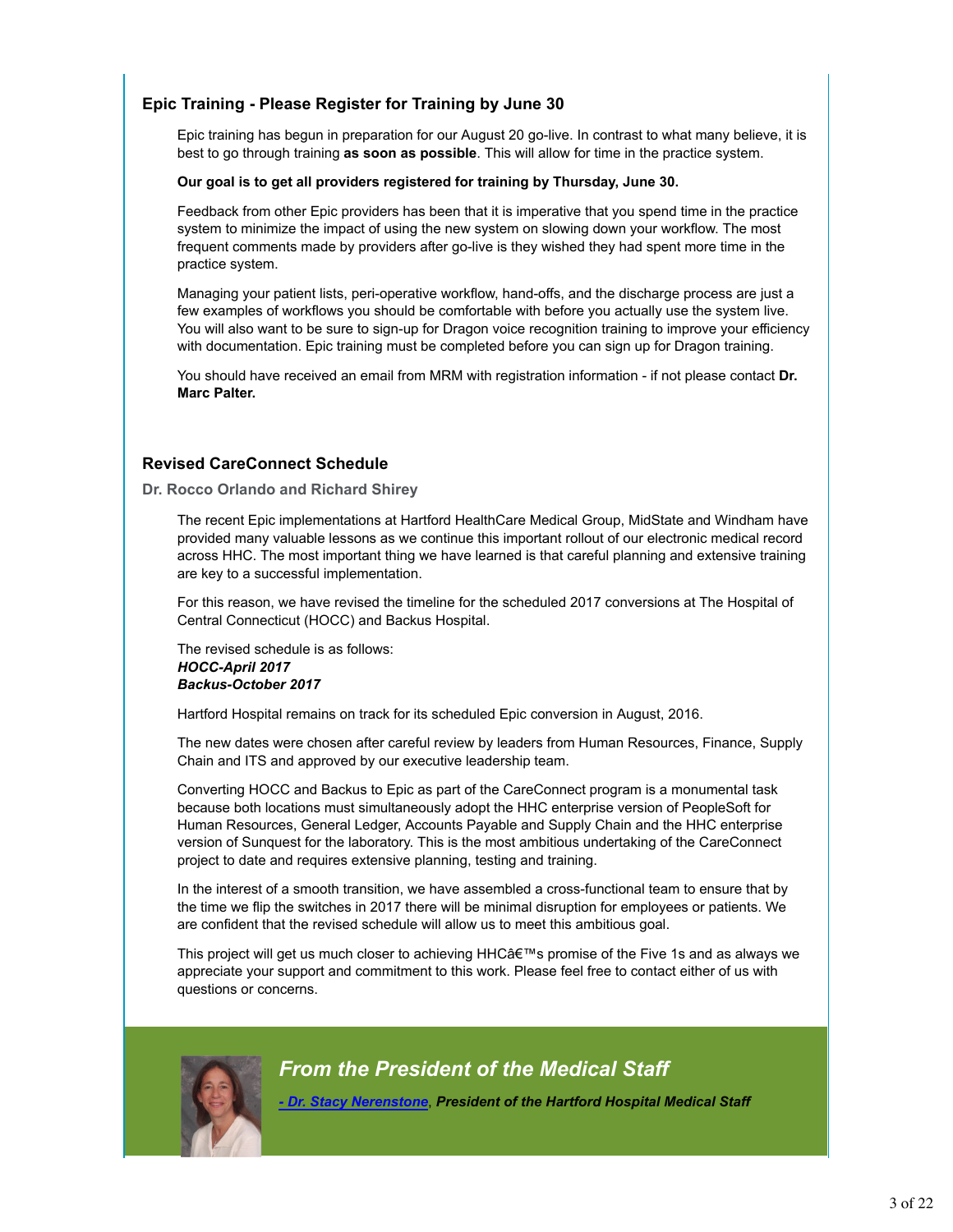

# **Reports From Hartford Hospital Medical Staff Semi-Annual Meeting**

We were pleased to have welcomed the highest turnout ever (over 110 medical staff members) for the semi-annual medical staff meeting on June 16.

We congratulate the six chiefs who were elected by all the chiefs at HH to represent them on the Medical Executive Committee:.

- **Dr. Adam Borgida**, Chief of OB/GYN
- **Dr. Thomas Farquhar**, Chief of Radiology
- **Dr. Ajay Kumar,** Chief of Medicine
- **Dr. Kenneth Robinson,** Chief of Emergency Medicine
- **Dr. Steve Shichman,** Chief of Urology
- **Dr. Witold Waberski**, Chief of Anesthesiology

The recent Joint Commission visit yielded several findings regarding the medical staff:

- Legibility of signatures; print name or stamp
- Notes need to be dated and timed
- Sign and update History & Physical (H&P) prior to the OR
- Clarified required elements of H&P and consistency of forms
- No duplication of scripts

**Dr. Robert Spillane** gave a Medical Staff Quality Update presentation. He shared that VTE events have declined significantly and we are moving the needle. In addition, he noted that great strides have been made with hospice, but Connecticutâ€™s use of hospice is last in the nation. We have plenty of opportunity to increase utilization providing psychosocial and spiritual needs to families before and after death.

**Dr. Kenneth Robinson** spoke about the late career practitioner, acknowledging the condition of aging. He is in the beginning phase of creating a process to be used here for practicing physicians over 70, with practitioners being reappointed annually after a physical examination, neurologic exam, privileges assessment and performance evaluation. He is reviewing processes used at other institutions, including Yale, Stanford, the American College of Surgeons and the AMA.

**Dr. Spencer Erman** gave an EPIC Update. The go-live date for HH, IOL, and Natchaug is August 20 only eight weeks away. HHC employed physicians, community physicians and hospital outpatient departments MUST be trained by the go-live date or **you will not be able to treat patients here.**

**Dr. Stuart Markowitz** spoke about quality, and shared that because of the incredible work being done here, we have had 58 days without a safety event.

He discussed the upcoming ALICE training (Alert, Lockdown, Inform, Counter, Evacuate) that will be required for all HHC employees. This Active Shooter Civilian Response Training will teach us about options for prevention, responding and helping those injured during this kind of event. ALICE training will also be offered to the voluntary medical staff, and may be shared with others in your life as well.

Dr. Markowitz reported that Moody continues to give us an A bond rating, which is important for us to keep our cost of borrowing low.

*The Medical Staff Summer Event will be held at the New Britain Museum of American Art on Friday, September 16 from 6-9 p.m.*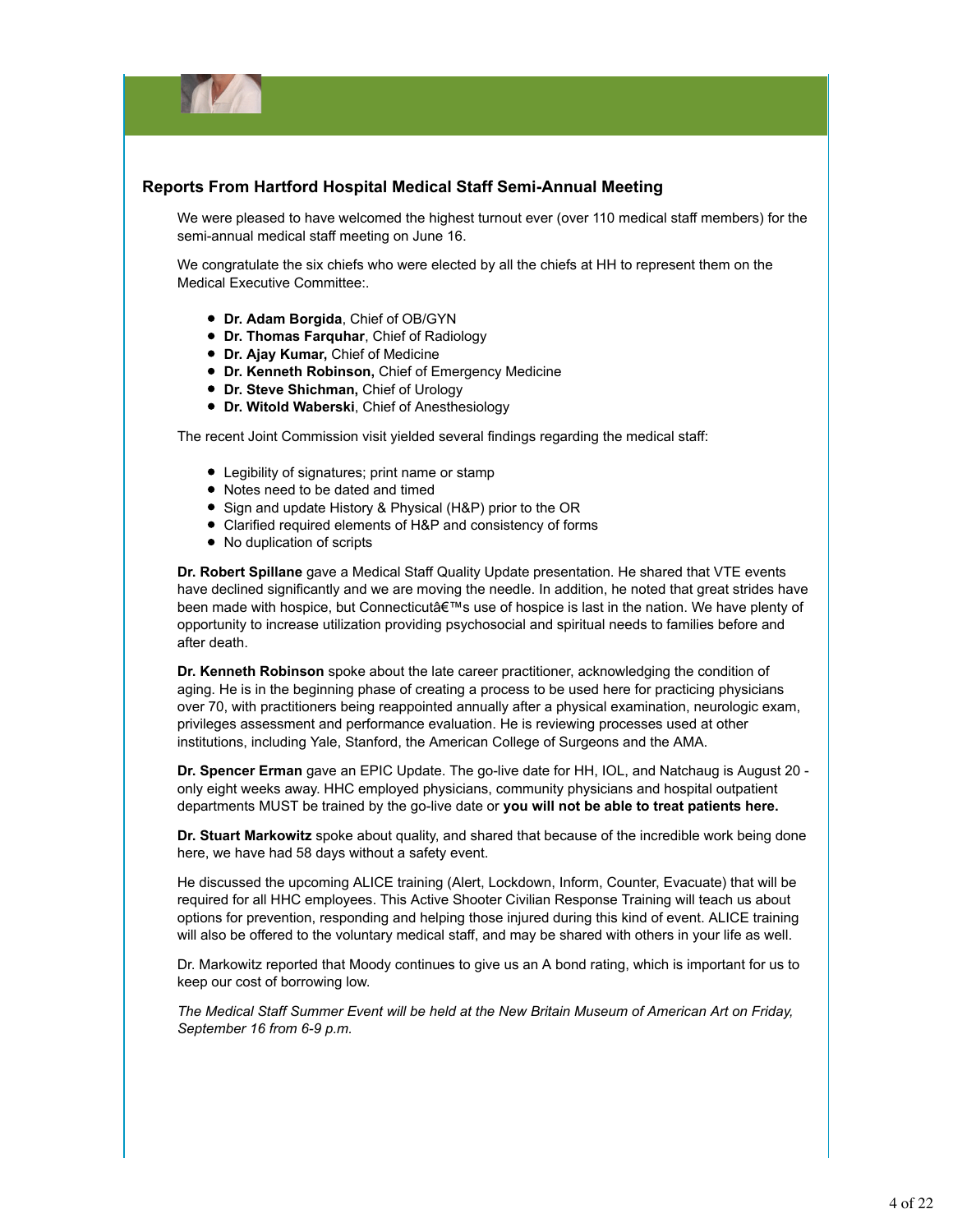# **Completeness of Medical Records for EPIC Go-Live**

On Saturday, August 20, Hartford Hospital will implement EPIC. In preparation of this implementation all charts in the current Sunrise Record Manager (SRM) will need to be completed. **All deficiencies, dictations and signatures should be completed by Friday, August 19 at 10 p.m.**

Completing all deficiencies prior to go-live will assist with the creation of patient charts in Epic, and reduce confusion as to which system you will need to complete deficiencies in.

SRM will continue to run as loose documents will make their way to the Health Information Management department to be scanned. Any document created during the activity of the SRM system will be scanned into SRM until September 1. This date will be the end date in which any remaining deficiencies should be completed and documents scanned into SRM. At this time the Care Connect team will start the transition of data from SRM into Epic.

If you have any questions or concerns please reach out Bruna Valle, Adriana Nallbani, or Peter Fonseca at 860-972-2366 (internal extension 2-2715) or 860-972-2540 (internal extension 2-2073).

Thank you for your attention to this important matter.



# *From the Hospital President*

*Dr. Stu Markowitz*, *Senior VP, HHC, and Hartford Region President*

# **Hartford Hospital Facilities Plan and Campaign to Fund it**

Dear Colleagues:

Hartford Hospital has embarked on a multiphase, master facilities plan that will increase access to care, deliver more patient-centered care and improve the overall health and well-being of the communities we serve. We need your support to accomplish these goals.

Our plan includes the relocation of some Brownstone Clinic services to a new facility at 132-138 Jefferson Street; the construction of the Hartford HealthCare Bone & Joint Institute at Hartford Hospital; and the expansion of our Center for Education, Simulation and Innovation.

Our Brownstone Clinic serves those in our local community who have the greatest need. If not for the Brownstone services, many, if not most, of the clinic's patients would have no care at all.

The Bone & Joint Institute will be a regional destination for musculoskeletal care. The institute was designed with patient care pathways in mind, with everything the patient needs under one roof. The institute also will free up beds in our main hospital and enable us to continue renovations.

The expansion of CESI, our internationally known simulation training and research center, will allow us to enhance training and develop more innovations in patient care.

Hartford Hospital could not be the great institution it is today, and will be tomorrow, without our esteemed medical staff. You are the foundation and the reason why we expect to have 6,500 patient transfers by the end of this fiscal year. Patients come to us and are sent to Hartford Hospital because of the high level of care we offer, thanks to you and our world-class technology.

Because we are a non-profit institution, Hartford Hospital donors play a vital role in supporting our efforts to offer the highest-quality care. In these challenging economic times, with drastic state budget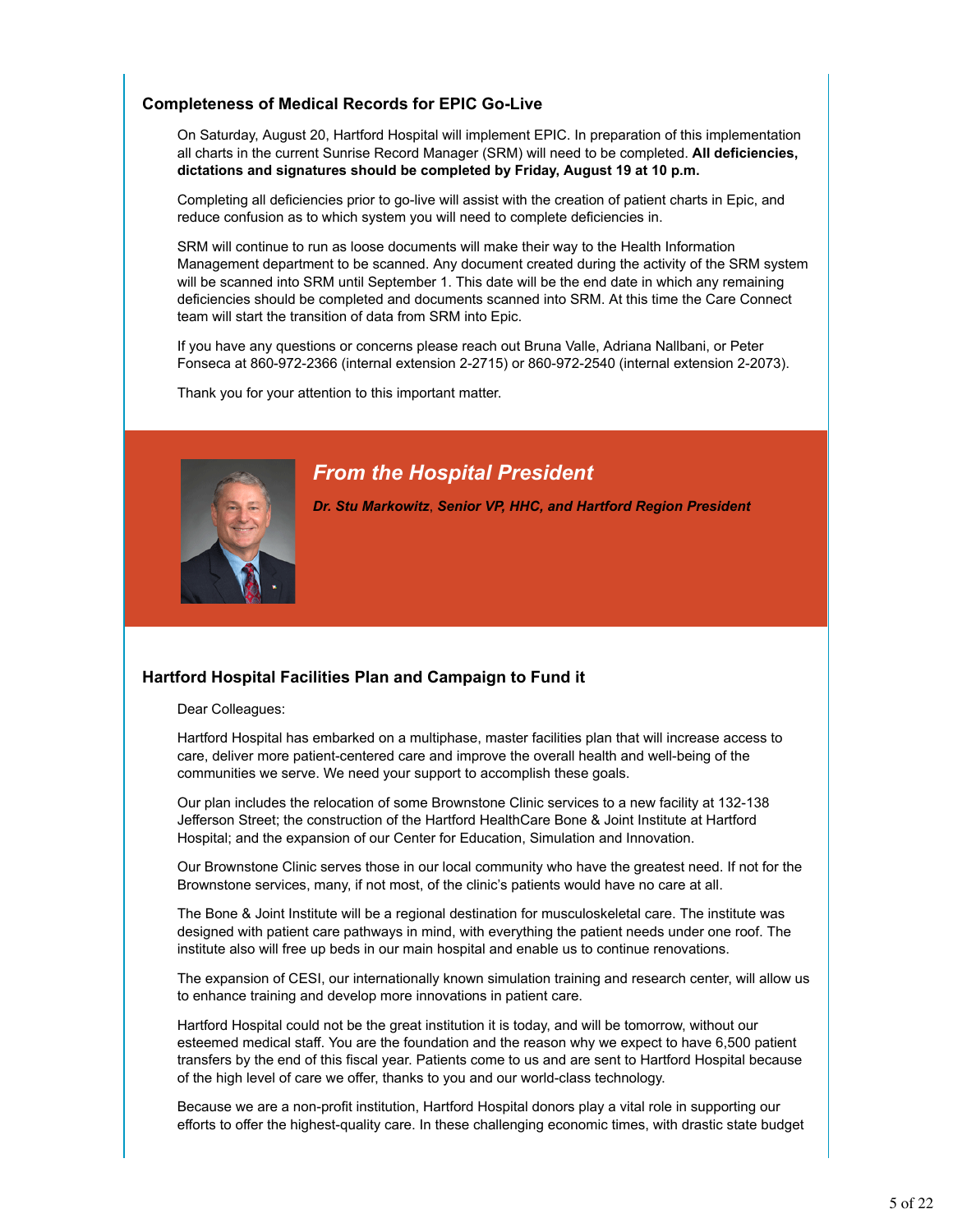cuts, gifts from our generous donors, including Hartford Hospital employees, are increasingly important.

As we approach the public phase of our Campaign for Hartford Hospital in support of our master facilities plan, I hope you will consider joining the donors who have helped to make the lead phase of the campaign a success. Your gift is much more than an investment in the hospital's future; it is an important affirmation of the excellence that happens every day at Hartford Hospital.

# *Top News*

# **Sign Up NOW for Care Connect Training; Classes Run Through Mid-August**

All providers who will be practicing at Hartford Hospital on August 20 will be using Epic as the exclusive method of clinical documentation and ordering. Without training, you cannot be granted credentials to access the EHR.

We urge you to sign up as soon as possible for Care Connect training, and to take your classes as soon as you can. The classes run about 4 hours each, and the number of classes you will need will depend on your medical specialty.

The classes will run through mid-August.

If you have used Epic within the past two years at a previous location or during training, please email us at careconnecttraining@hhchealth.org

# **Physician Awards: Healthcare Heroes; Teaching Awards, Hastings Center Physician Award; IOL Awards**

**Dr. Harold Schwartz and Dr. Lenworth Jacobs** were named HealthCare Heroes by the Connecticut Hospital Association (CHA). They will receive their awards at CHAâ€™s 98th Annual Meeting on Tuesday, June 28.

Dr. Schwartz, psychiatrist-in-chief at the Institute of Living and vice president of the Hartford HealthCare Behavioral Health Network, was recognized for his state and national leadership in crafting public policy and launching a national dialogue on mental health following the Sandy Hook tragedy. He became nationally known for his expertise and his work to stop the stigma of mental illness.

Dr. Jacobs, director of Hartford Hospitalâ€™s Trauma Program, was recognized for his work in establishing the Hartford Consensus, a group of national first-responder experts, who developed recommendations to educate and train the public in assisting victims by stopping the bleeding before first responders arrive following a mass-casualty event. The Consensus ultimately received recognition and support from the White House, which nationalized a Stop the Bleed Campaign. Consensus recommendations have been distributed globally.

**Jeanne Kessler,** RN, staff nurse on the geriatric psychiatric unit at IOL was also named a Healthcare Hero. Kessler designed and implemented a Quality Improvement Study on reducing sundowning behaviors on a dementia care unit and developed and implemented an Evidence Based Practice Research Project on medicating dementia patients with behavioral disturbances and its effect on the risk of skin breakdown.

CHA will also be honoring its Hospital Champions, the patients and families who told their personal stories during our advocacy communications campaign. Chantelle Villanueva, a Hartford HealthCare patient, will attend the meeting and be recognized for her support of our hospitals. We will also be recognizing hospital caregivers who participated, and have invited **Dr. Justin Lundbye,** Pam Bouten,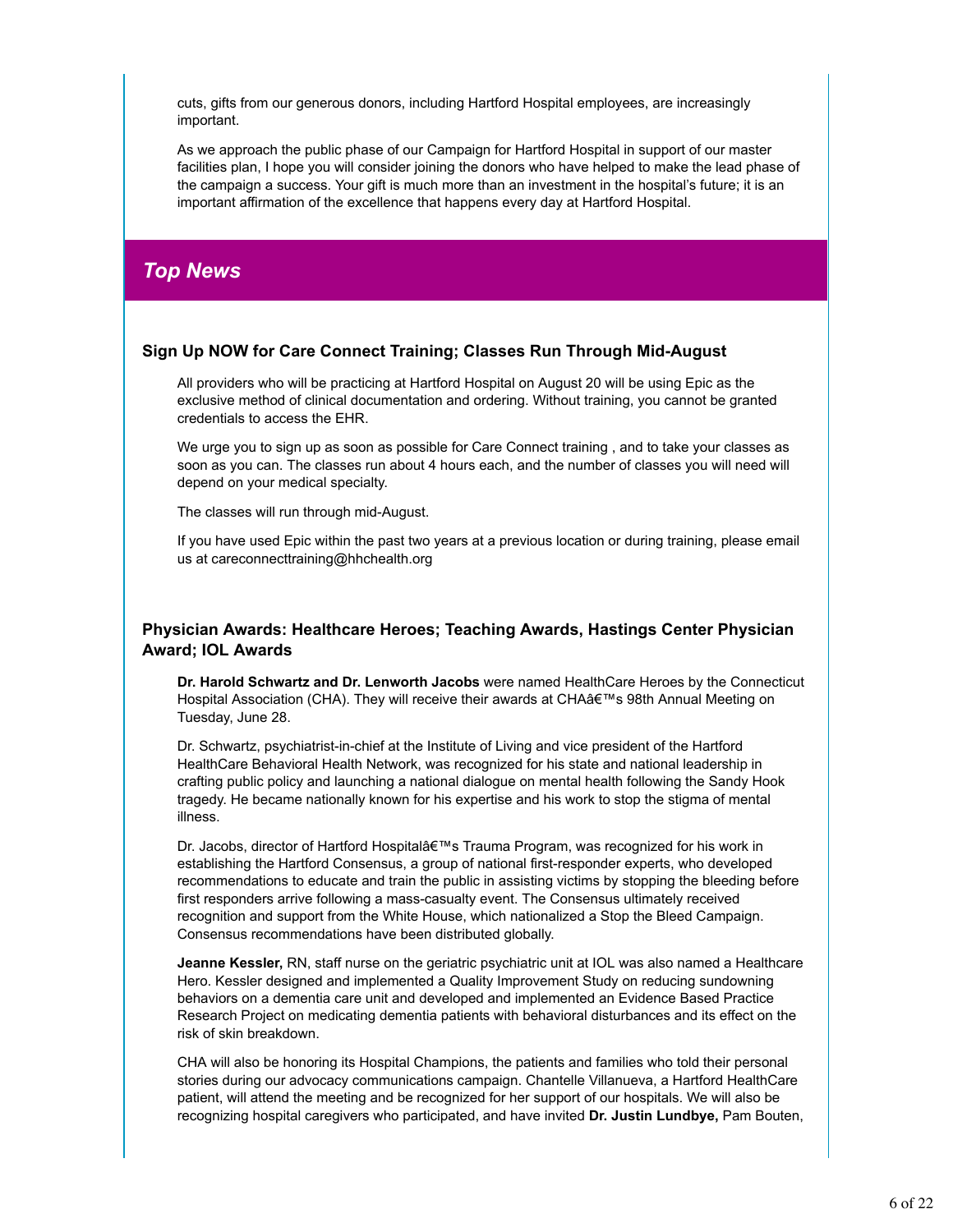Mary Budlong, Nancy Deady, Wendy Heilweil, Chris Morosky, and Belinda Clark to attend the meeting as our guests.

**Drs. Edward Salerno and Paul Thompson** received the 2016 Aldo Balucci Award, which was created to recognize member(s) of the attending staff at Hartford Hospital deemed by Interns and residents of the University of Connecticut Internal Medicine Residency Program to be an outstanding teacher, unselfish, and dedicated to the education of the house-staff.â€

**Dr. Ross Albert**, chief of Palliative Medicine and medical director of the HHC at Home hospice and HOPE palliative care teams, has received the 2016 Hastings Center Cunniff-Dixon Foundation Physician Award, recognizing him for his leadership in providing outstanding care near the end of life. Dr. Albert joins an elite group of only 34 physicians in the U.S. who have received this award since its inception in 2009. The award is given by The Cunniff-Dixon Foundation, whose mission it is to enrich the doctor-patient relationship near the end of life, and The Hastings Center, the founding bioethics research institute that has done groundbreaking work on end-of-life decision-making. The selection process is overseen by Duke University Divinity Schoolâ€™s Program in Medicine, Theology, and Culture.

**Dr. Joanna Fogg-Waberski**, assistant medical director, Geriatric Services - *IOL Psychiatrist-in-Chief Award, recognizing outstanding contributions to psychiatry*

**Dr. James Choi -** *Blue Ribbon Award from Division 40, Society of Clinical Neuropsychology*

**Dr. John Goethe,** director of Clinical Research - *IOL Golden Lamp Award*

**Dr. Godfrey Pearlson** - *Inducted into the Johns Hopkins Society of Clinical Neuropsychology*

**Dr. Robert Sahl,** assistant medical director, Child & Adolescent Services - *IOL Arne Welhaven, MD Memorial Award, recognizing individuals who best exemplify concern, respect and generosity toward patients and a quest for excellence in mentorship or education*

# **Tele-rehabilitation Program Pilots at Jefferson House**

Two years in development through the collaboration of Jefferson House, the Hartford HealthCare Rehabilitation Network, the Hartford HealthCare Bone & Joint Institute, and Hartford Healthcare at Home, the tele-rehabilitation program pilot has launched to measure the outcomes of home physical therapy conducted by a licensed physical therapist via an Internet-based video connection.

This is the first such trial conducted in the post-acute care continuum in the United States. Tele-rehab has strong patient satisfaction and outcomes. The goal of the pilot is 27 patients. Tele-rehab doesn't replace hands-on therapy but is an additional tool.

# **CESI Trains Navy Undersea Officers**

Our Center for Education, Simulation and Innovation (CESI) staff trained 12 Navy undersea medical officers May 13 in managing trauma, cardiac events and other medical cases. CESI recently renewed its contract with the U.S. Navy for another three years. The Navy MDs come to train four times a year.

# **May Finances: Outpatient Revenues Exceed Budget**

Inpatient volumes based on transitions from inpatient care statistics fell below budget by (2.6%) in the month of May. The comparison to the prior year shows May, 2016 transitions from inpatient care volume to be (1.5%) below the prior year. Outpatient revenues exceeded budget by 7.2%. The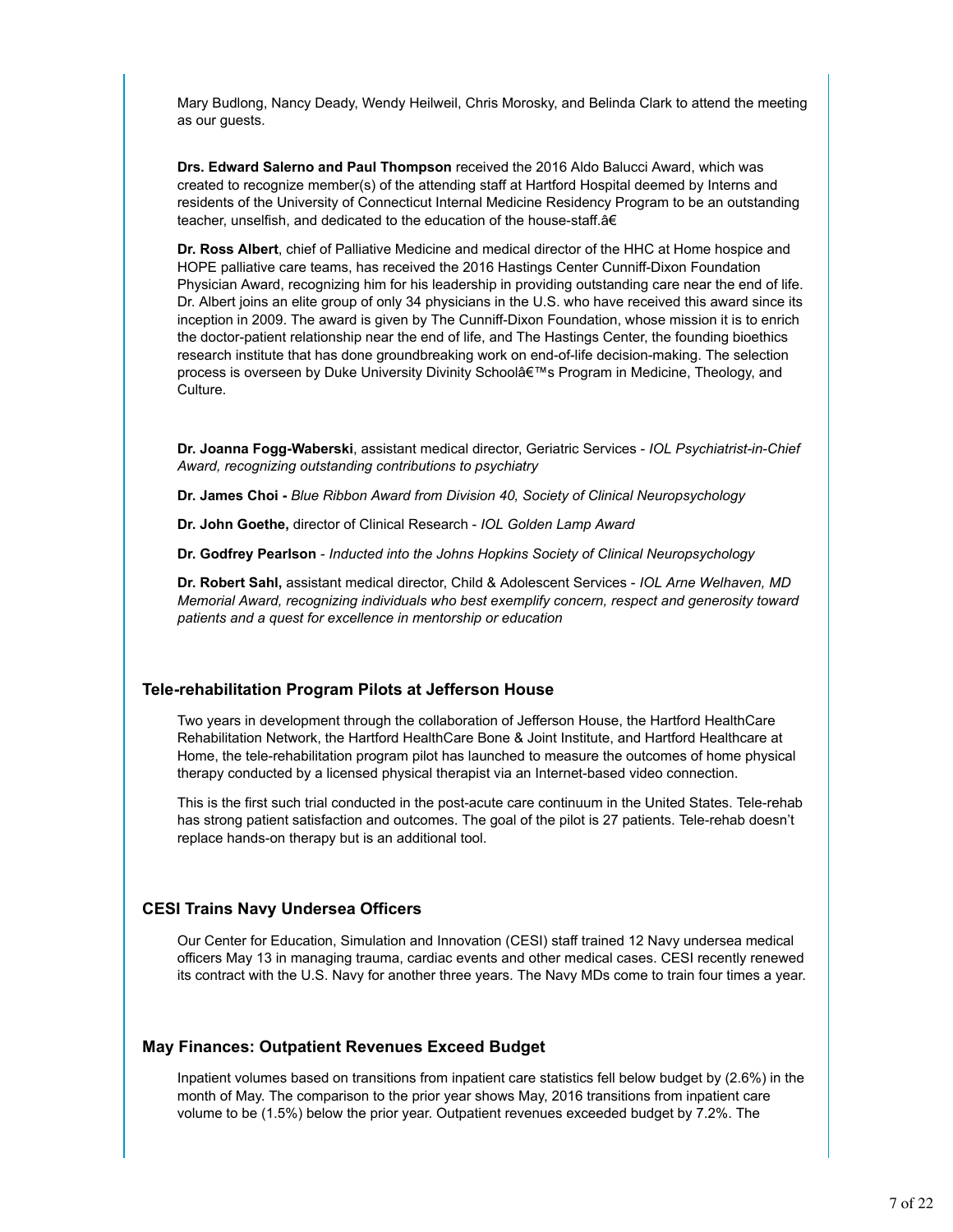favorable outpatient revenue variance was in Emergency, Eye Surgery Center and Radiology services.

Through the first eight months of fiscal year 2016, transitions from inpatient care volumes were at budget and were (0.1%) lower than the prior fiscal year. Outpatient revenues exceeded budget by 8.3% for the eight months ending May 31, 2016. Year to date, the favorable outpatient revenue variances were primarily in Radiation Oncology, Emergency, Radiology, and GI Endoscopy services.

# *Excellence*

# **Dr. Lenworth Jacobs' Work in Bleeding Control Featured in U.S. News & World Report**

**Dr. Lenworth Jacobs**' work on controlling bleeding after mass casualty events was featured in the "National News" section of U.S. News & World Report on June14. It was entitled "With Active-Shooter Events on the Rise, Advocates Say Everyone Should Know How to Stop Bleeding."

"In our hospital, we have trained over 300 people and given them bleeding control kits," Jacobs says. "We've placed them beside every [automatic external defibrillator] in the hospital." As for the 18,000 people working in the five-hospital Hartford HealthCare System, he says, "we're training all of them."

"We want to train people for all hazards, not just the bad stuff in Orlando or Boston," Jacobs adds, whether it's a massive laceration from a child's fall or a scary wound from a power tool. "You should know what to do," he says. "You can stop that bleeding."

*Read it here.*

# **Dr. Marc Eisen Speaks at Brigham and Women's**

**Dr. Marc Eisen**, director of the Hartford Hospital Hearing and Balance Center, gave a talk on April 28 to the combined ENT/Neurosurgery grand rounds at the Brigham and Women's Hospital, Boston, entitled "Hearing Rehabilitation after Lateral Skull Base Surgery."

# **Dr. Paul Thompson Lectures at American College of Cardiology Athletic Heart Program**

Dr. Paul D. Thompson, co-physician director of the Heart & Vascular Institute, was a faculty member of the American College of Cardiology's Care of the Athletic Heart Program held in Houston, TX on June 17-18. Dr. Thompson lectured on aortic disease in athletes and on cardiac issues in endurance athletes.

# **Dr. Andrew Salner Makes Presentations at National Cancer Institute Conference**

**Dr. Andrew Salner,** medical director of the Hartford HealthCare Cancer Institute at Hartford Hospital, made two poster presentations at the National Cancer Institute Biennial Survivorship Research Conference in Washington, D.C. on June 16-18. The two presentations, a€Implementation of Survivorship Care in a Network Hospital Settingâ€, and â€œSurvivorship Care Plans: A Potential Safety Net to Missed Opportunities for Careâ€, were coauthored by Hartford Hospital co-investigators Ellen Dornelas PhD, Deborah Walker APRN, and Amanda Katzman LMSW.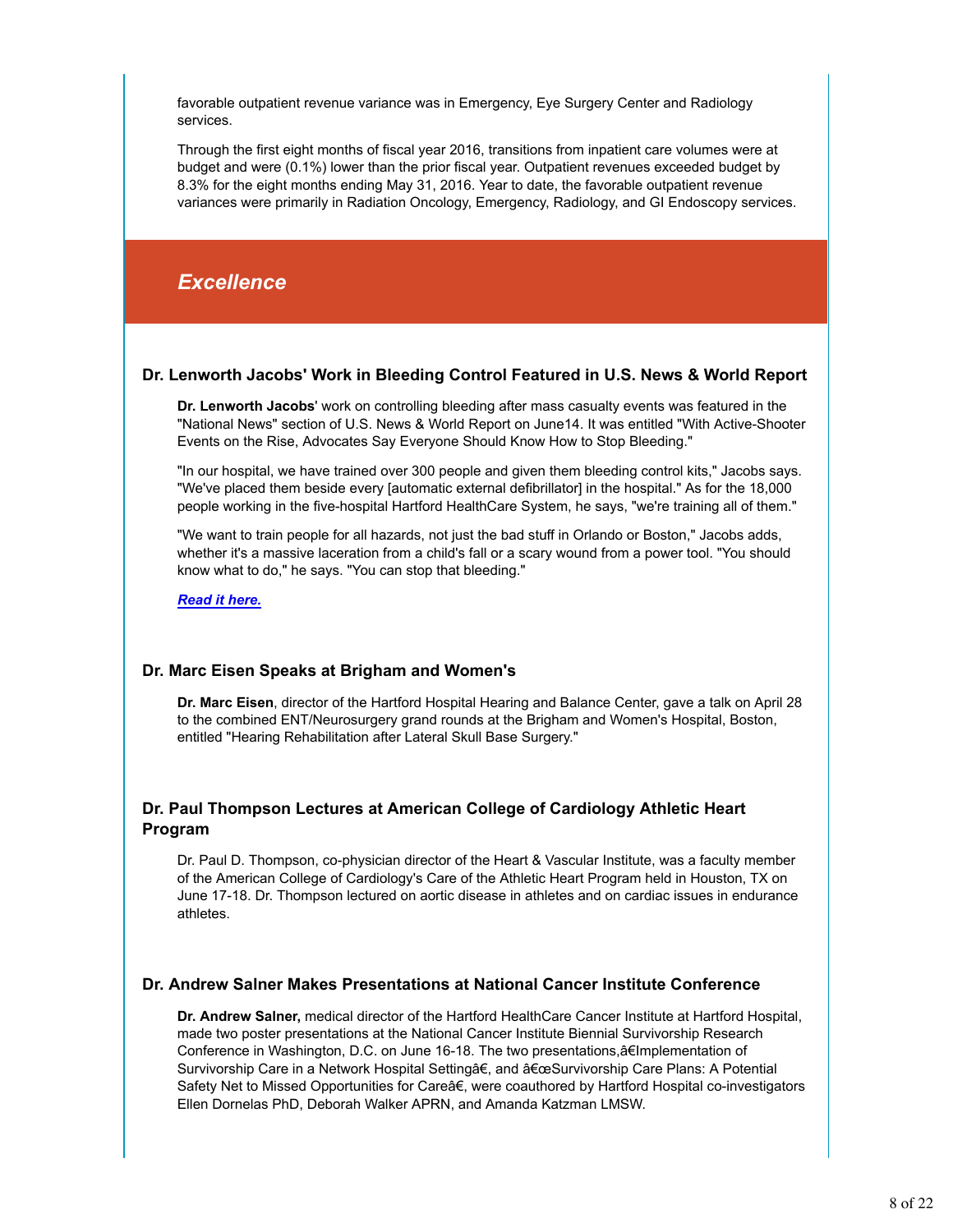# **Staff Presents at Breakthroughs 2016 Premier Conference**

Staff from Hartford HealthCare several presented the following at the Breakthroughs 2016 Premier Conference this week in Washington, DC:

**Dr. Rocco Orlando** - *Getting Better Quality Results as CMS Moves to Pay us for Value Rather Than Volume*

**Dr. Jack Ross and Pat Reiner** - *Scopes to Spots: Heading Off an Outbreak with Electronic Alerts*

**Deborah Weidner and Patricia Sobieski** - *Driving Exceptional Behavioral Health Care*

# **Art Reception Wednesday in Hartford Hospital Cancer Institute Atrium**

You are invited to a reception for an art reception featuring the unique photography of Jack McConnell, currently on display in the atrium at the Hartford HealthCare Cancer Institute at Hartford Hospital, on **Wednesday, June 29,** 5-7 p.m. The exhibit is called HARTFORD PARALLEX: CAPITAL CITY ABSTRACTS. Light refreshments will be served.

# *Research and Academics*

# **The Hartford Healthcare Cancer Institute Presents: The Basics of Bone Marrow Transplant Lecture Series**

**6-7 p.m., Hartford Hospital Cancer Center, Taylor Conference Rooms**

*June 27: Stem Cell Transplant for Lymphoma*

Miguel Perales, MD, Deputy Chief, Adult Bone Marrow Transplant Service, Memorial Sloan Kettering Cancer Center

*July 22: Optimal Work-up for HCT Patient* Memorial Sloan Kettering Cancer Center Lecturer to be announced

*Sept. 23: Optimal Work-up for HCT Patient* Memorial Sloan Kettering Cancer Center Lecturer to be announced

*Oct. 24: Post-transplant Care for Autologous HCT Recipients â€" Can We Bring Patients Back Home Earlier?*

Memorial Sloan Kettering Cancer Center Lecturer to be announced

#### *Nov. 28: Post-transplant Care for Allogeneic HCT Recipients â€" Can We Bring Patients Back Home Earlier?*

Memorial Sloan Kettering Cancer Center Lecturer to be announced

The lecture can also be viewed via videoconference (meet.cancer@video.hhchealth.org) at the following locations:

- Backus Hospital, MOB Conference Room
- MidState Medical Center, Conference Room IV
- The Hospital of Central Connecticut Cancer Center, Conference Room A
- Windham Hospital, Johnson Room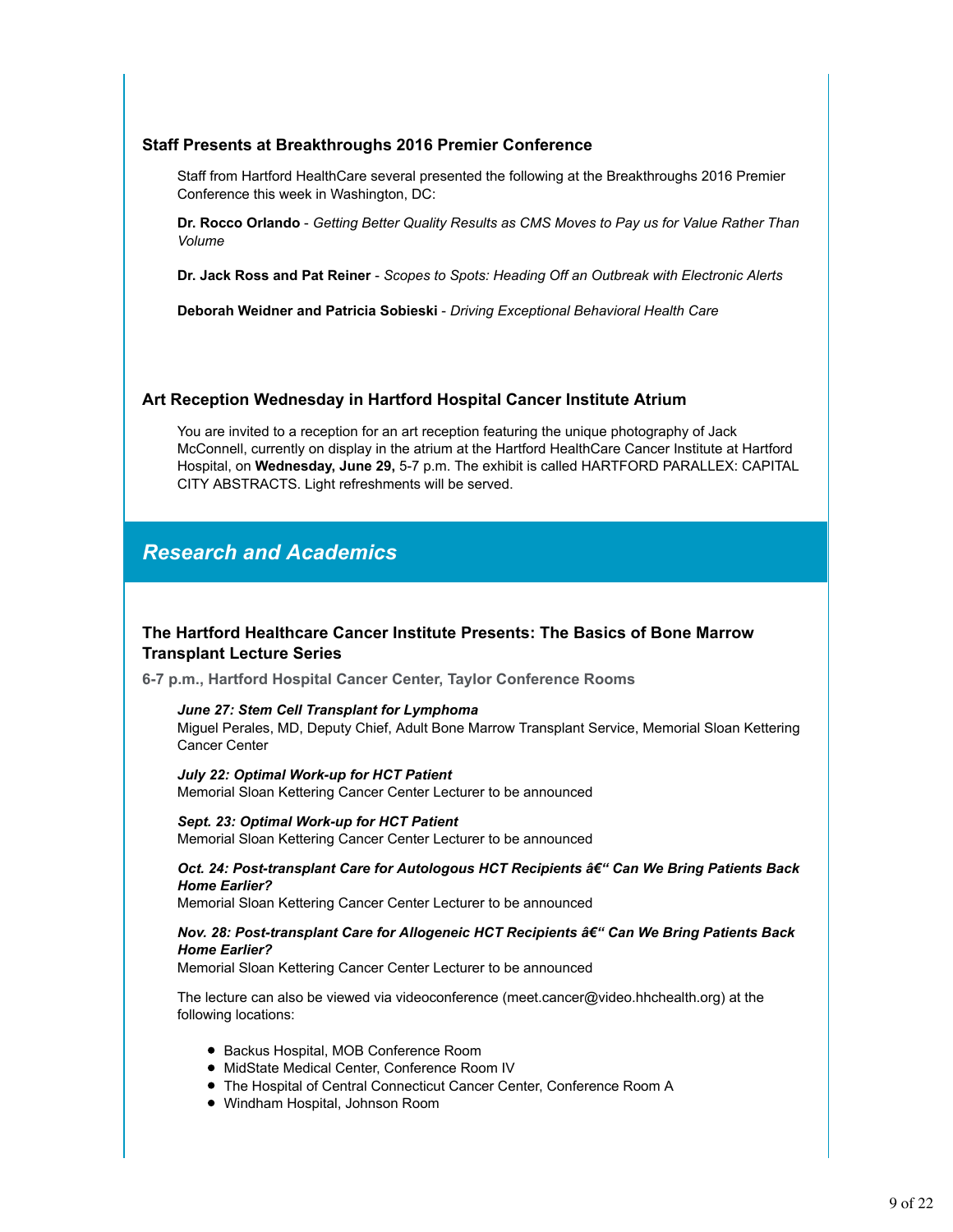Lectures are CME-eligible. For more information, please contact Andrea Dash at Andrea.Dash@hhchealth.org.

#### **Save the Date: 32nd Annual Cardiovascular Symposium**

**October 5**

7:30 a.m.-3:30 p.m.

Connecticut Convention Center, Hartford

Information and registration: harthosp.org/CVSymposium

Please register for this event by calling 1.855.442.4373.

# *Voices of Our Patients*

#### *Voices of Our Patients***: Kudos to Dr. Manuel Maya Tapia**

*I am writing to give special thanks and recognition to two of your medical employees who helped me during my recent, unscheduled treatment at the hospital. My wife and I were visiting my son and his wife in the Hartford area and attending a concert Sunday evening March 6 when i suddenly became ill and lost consciousness. I was taken you your hospital for evaluation and treatment. It was only necessary to stay until mid-day Monday and I was able to return to Georgia Tuesday and am having follow-up tests here.*

*Although the staff was helpful, Nicole Sousa, morning ER nurses, and Dr. Manuel Maya Tapia were exceptional. They not only provided excellent medical care, but were very responsible, caring and compassionate. They put the personal commitment into professional competency. We were treated as a patient; customer; respected, valued person. If there is any process where you cite outstanding performance, please put both of these wonderful people into consideration.*

*We would be glad to provide further specifics if they may be helpful.*

*Sincerely and may God bless you and all at your facility, Rev. Mr. Thomas and Thalia Eden*

# *Operational Update*

#### **Read Hartford HealthCare Cancer Institutes's newsletter, Plus**

*Click here to read the latest issue of Plus*, the Hartford HealthCare Cancer Institutes's newsletter.

This issue features a story about Dr. Peter Paul Yu, the Cancer Institutes's new physician-in-chief.

**Educational Events and Programs Calendar Available** *Click here to download.*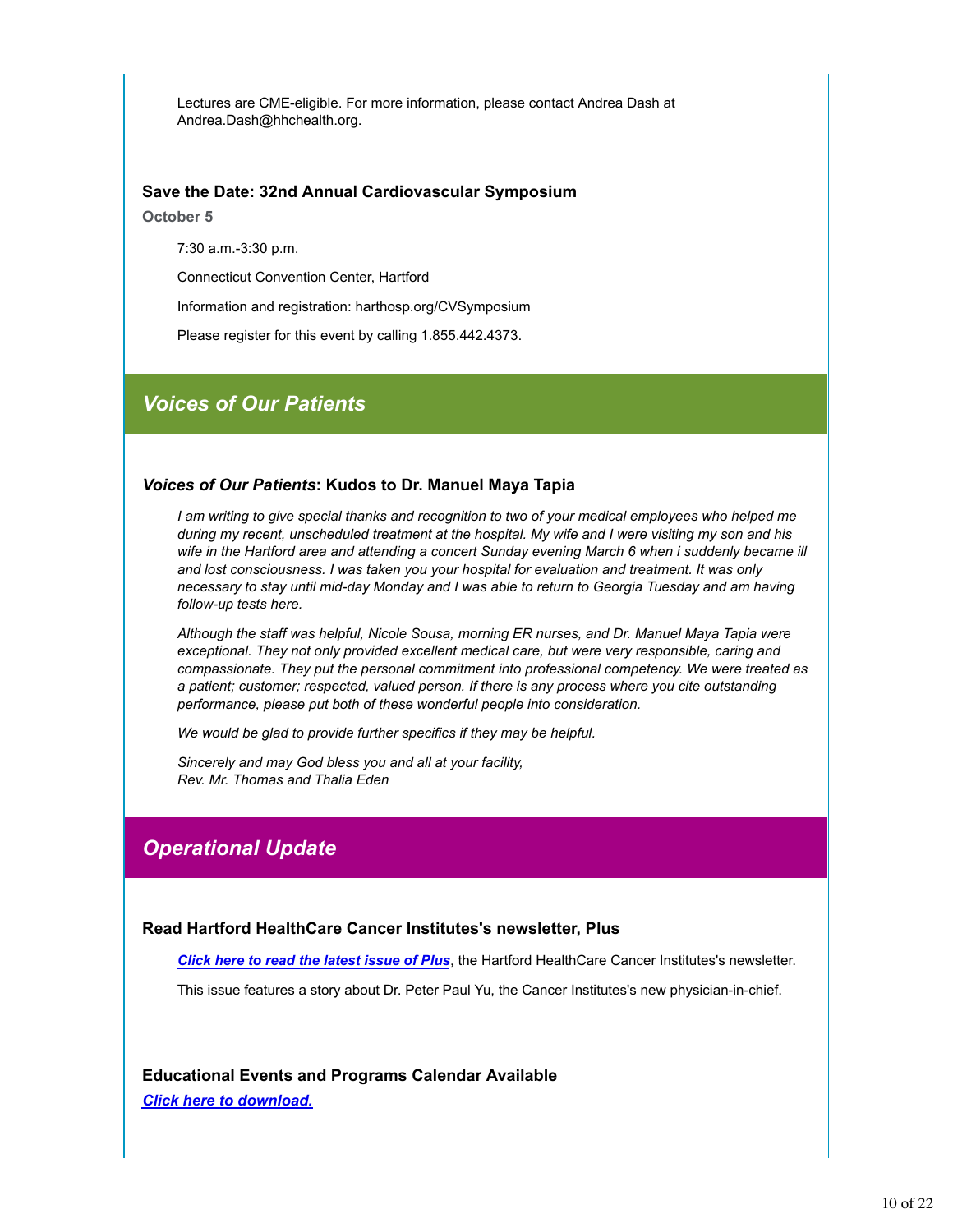The Hartford Healthcare Cancer Institute has published an Educational Events and Programs Calendar listing all programs and support groups available this fall.

# **Help New Patients Find You**

Hartford HealthCare offers physicians a free powerful tool to help reach potential patients. The systemwide "Find A Doctor" search feature on our website helps potential patients connect with appropriate physicians when they need care.

Patients' searches lead to doctors' online profiles, which are based on information physicians provide to the Medical Staff Office. Details on education, specialty, office locations, languages spoken, biography and any promotional videos are displayed, helping patients make vitally important decisions in choosing a physician.

The HHC Planning and Marketing team is committed to making sure this online information is correct. Please spend a few moments reviewing your profile at HartfordHealthCare.org/verify. Click the "Physician Feedback Form" on the right hand side of your profile to submit changes.

You will need your NPI number to verify your identity. The "Accepting New Patients" filter is set as the default to help patients connect with physicians who are taking new patients. If you are no longer accepting new patients, please let us know. Changes to your profile will be made within three business days.

# **Improving Doctor-to-Doctor Communication: A Free Tool To Help You**

We all want to do what is best for our patients. Problems in communication between hospital providers, consultants, and community providers has been identified as a major source of dissatisfaction for both patients and physicians. And it can lead to gaps in patient care.

Hartford Hospital has invested in a tool to help providers improve communication. It is a HIPAA compliant texting service called TigerText,and we are offering it to the medical staff at no charge.

TigerText allows a provider to send brief text messages, with patient identifiers, to another provider on the system. Examples of texts include quick reports of a procedure, notification of discharge, questions about medications, etc. There is an option to alert people if you are on vacation, and the notices that are sent are marked as read when they are opened by the recipient.

We are anxious for all of our Medical Staff to enroll in this free application. It is VERY easy to use, even for those of us who have problems with new technology. We urge everyone to register and get on this useful and HIPAA compliant system today-it will make your job easier and improve patient safety.

- Here is a TigerText Request form with directions on how to get TigerText:. *You can download the form here*
- For further help with this, feel free to contact **John.Rogalsky@hhchealth.org** (860-972-3207).
- Any problems not resolved by the TigerText Help line can be referred to **Dr. Marc Palter** at **Marc.Palter@hhchealth.org**.

#### **TigerText Support**

For Hartford Hospital users, TigerText support can be obtained by calling the Hartford HealthCare help desk at 860-545-5699 and choosing option #6; or by calling TigerText Pro support directly at 650- 564-4722.

For issues related to password recovery, a helpdesk call is required and will be routed to the Mobility team.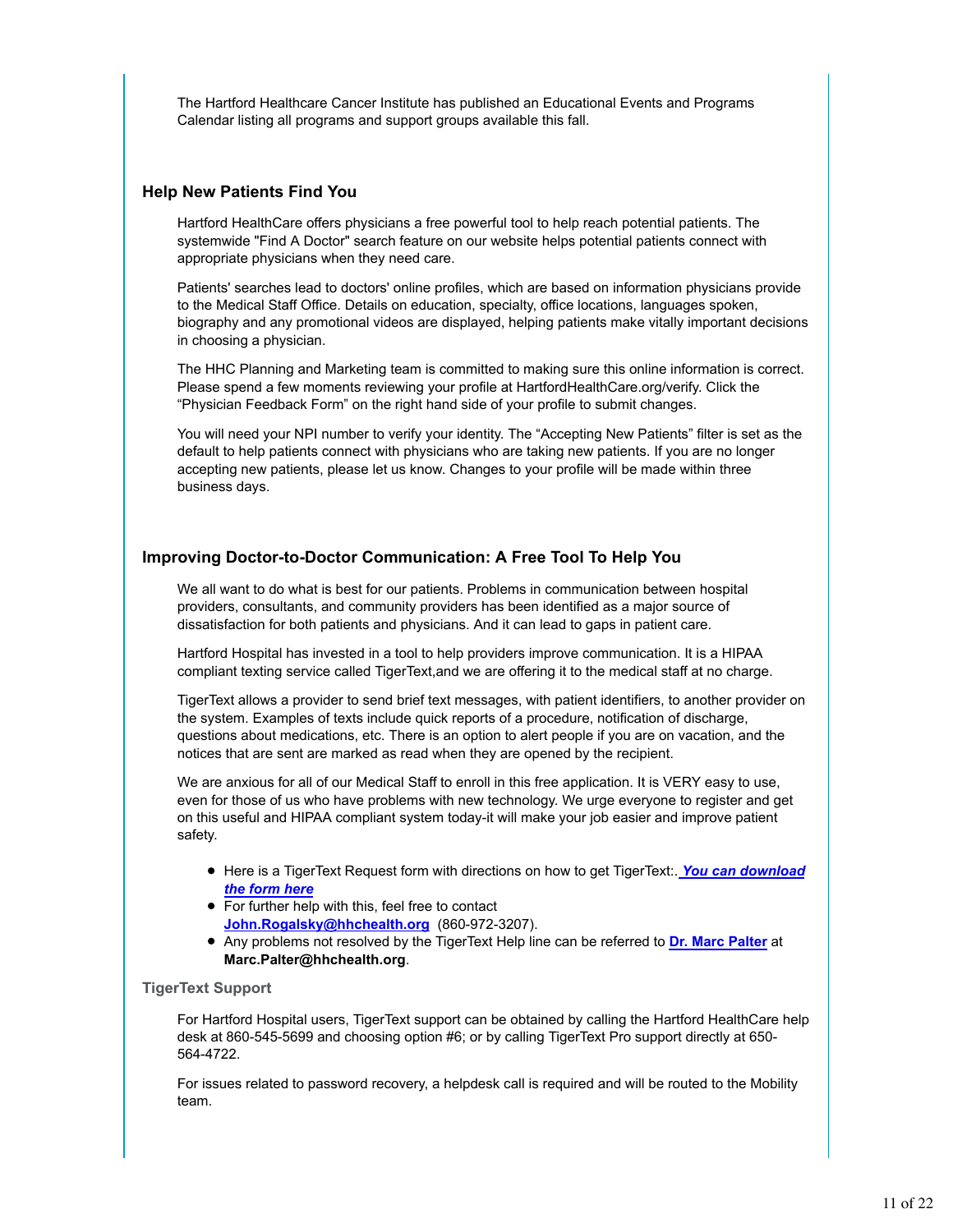

# **Remind a Colleague: Wash In, Wash Out**

All health care workers and patients should feel comfortable reminding any other health care worker to sanitize regardless of their role. This should always be done in a courteous and constructive manner. All health care workers should respond courteously and gratefully when reminded.

If you remind another health care worker to sanitize, and he or she responds with irritation or hostility, please notify their department chief, **Dr. Jack Greene** or **Dr. Jack**

**Ross**, who will communicate with them to prevent recurrences.

# *Focus on EPIC*

# **Please see the attached newsletter from Marc Palter MD, CMIO, with information about Epic and Epic training.**

EPIC is an integrated Electronic Health Record platform being implemented throughout Hartford HealthCare.

The first Go-Live was in the HCMG Ambulatory Primary Care sites in August 2015. MidState Medical Center and Windham Hospital

went live in all inpatient units and hospital outpatient departments on April 30. The HHCMG Specialty practices went live two days later.

It has been a resounding success!

*We now move to Phase III - Going live in Hartford Hospital, the Institute of Living and Natchaug Hospital, August 20!*

**Read the first issue of EpiCycle Essentials for Providers.**

# **Dragon Medical One Voice Transcription: Using it with Epic**

Dragon Medical One (Dragon) is a voice transcription tool that types your spoken word directly into the Epic EHR. It is real-time: you talk, and your words appear on the screen. Dragon can be used instead of typing or telephone transcription to typist service. With training, it can also be used to place orders and other integrated functions. Your voice profile and commands are on the network, so it can be used at any of the HHC facilities.

Optimized for use with Epic, Dragon will be supplied by Hartford HealthCare to any physician or advanced practitioner with privileges at our institutions.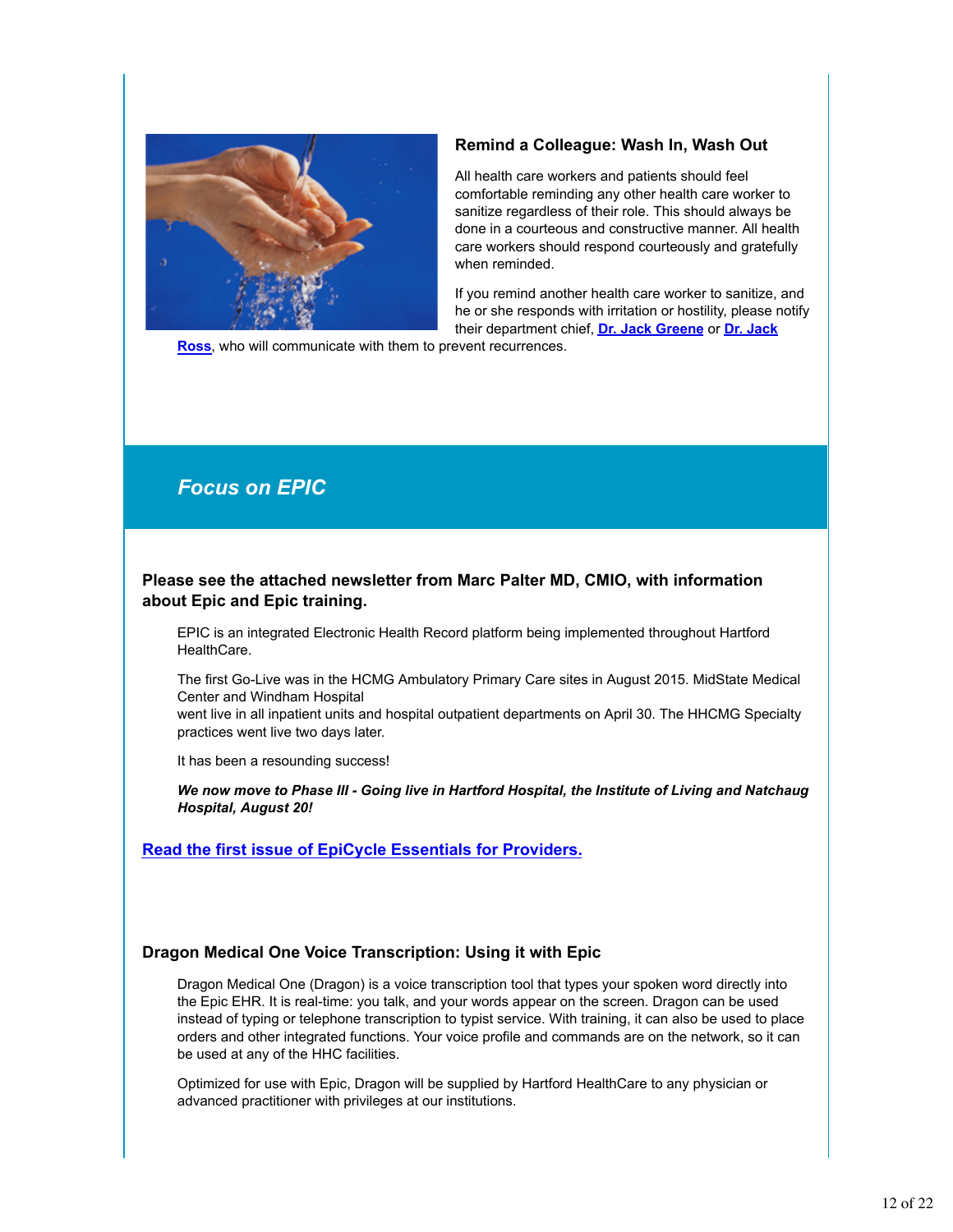It can only be accessed from an HHC-networked computer. It will not work from home via the portal or a home computer. It will only be used with specific computers that have been outfitted with a microphone. The hospital locations of computers with Dragon are being determined by the CIO/CMIO/IT team. For an HHC office practice, Dragon will be installed in provider offices (not exam rooms at this time). The microphones stay with the computer.

**Dragon training is strongly suggested.** Dragon training will be done starting in July after Epic training has been completed, so you can fully integrate and personalize. Training consists of a 3-hour course, where you will learn the basic functions, and how to set up and build your commands and personalization. We will send out an email when the Dragon training schedule is available.

*Note: this Dragon is different from most other Dragons in the market, including the one previously used by HHC. Training, while not mandatory, is strongly encouraged to improve efficiency. There is no current Dragon User Help Desk, and trying to figure it out on your own is time consuming.*

Signing up for Dragon access and Dragon training is easy. From the desktop of an HHC computer, click on the HHC ITS Help portal. Open New Service Request, click on Epic Nuance Dragon Request, complete the information, and CareConnect will be in touch. Please do not email a request for Dragon.

If this is for an HHC-owned practice, please include the CPU number so the microphone driver can be installed; if this is for access in the hospital only, please type a few 999999s in the CPU number line (no need to list a CPU number), as the CIO/CMIO/IT team will determine which computers will have Dragon. If you do not have an employee number, type NA.

Please sign up for Dragon NOW so we can plan accordingly. Dragon training will start in July, with morning, evening, and weekend classes. Remember, Dragon training is taken after Epic training has been completed, so try to take your Epic training early.

You must sign up for Dragon at least 72 hours before attending a class, and must be pre-registered in a class in order to receive training. Walk-ins cannot be accommodated, as licenses and profiles have to be established beforehand, and class size is limited. Training will also be available, on a limited basis, after go-live.

Questions: email careconnecttraining@hhchealth.org.

# *Hartford Hospital Media Coverage*

# **Media Coverage Wrap-Up**

**Dr. Jared Bieniek:** Fox CT to talk about Male Infertility as a tie-in to June being Men's Health month. *Watch it here.*

**Dr. Edmond Cronin:** WTIC AM radio about national CPR week. *Hear it here.*

**Dr. Brian Grosberg:** WTNH Channel 8 about a new treatment for migraine headaches; and FOX 61 discussing a study that showed the impact migraines have on a patient's family, and treatment options.

**Dr. Maximilian Lee:** NBC CT about left ventricular assist devices. *Watch it here.*

**Dr. Sara Niego:** News 8-WTNH about eating disorders.

**Dr. Cynthia Price:** NBC CT about staying healthy when the air quality is poor during high temperatures. *Watch it here.*

**Dr. Jack Ross:** New Haven Register about the latest superbug.

**Dr. Laura Saunders:** News 8-WTNH on June 13 about coping with the Orlando massacre. *Read it*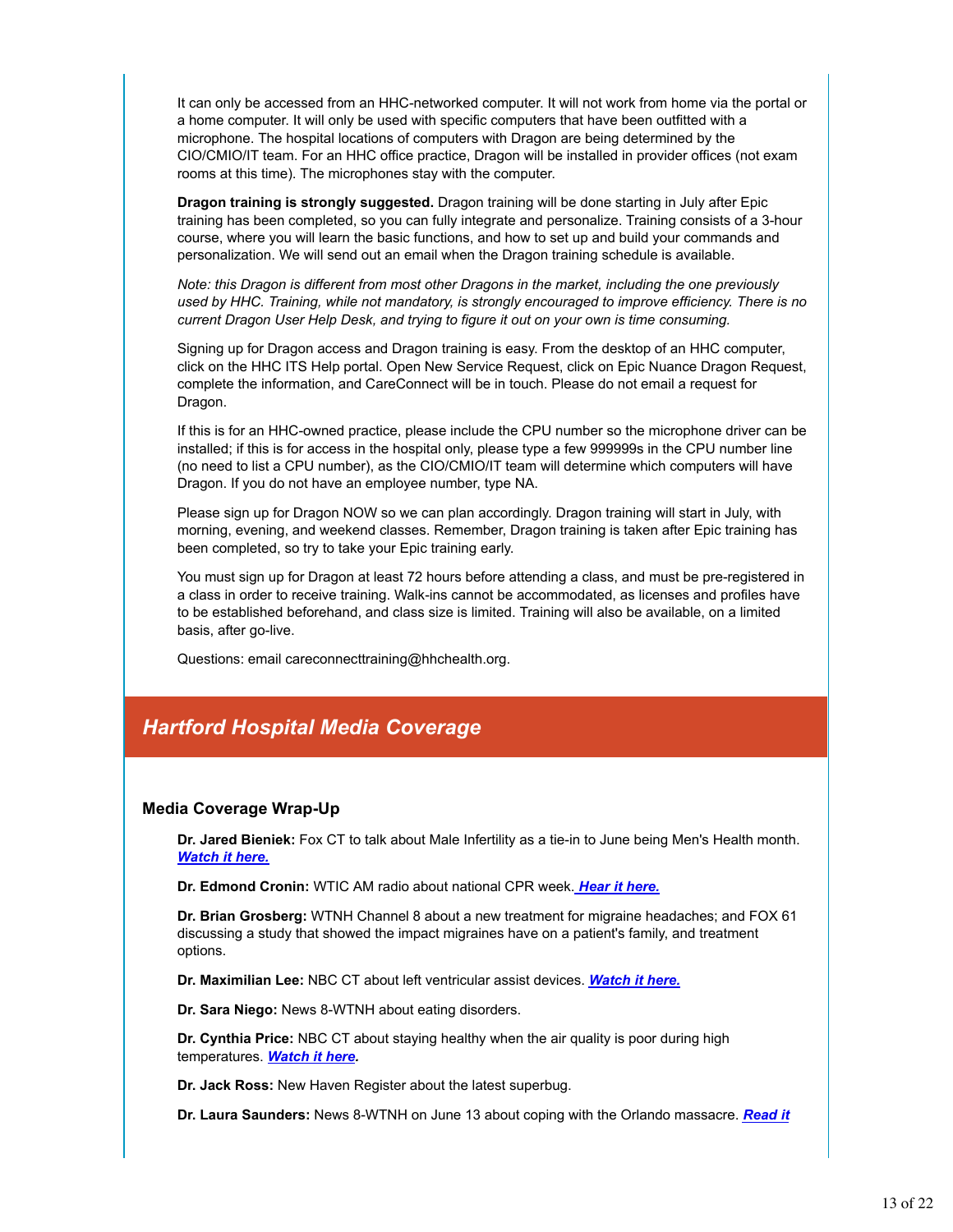#### *here.*

**Dr. Hank Schwartz:** Ch. 3: The shooterâ€™s mind as it pertains extremist ideology/views.

**Dr. Belachew Tessema:** radio show Chaz & AJ about allergies.

**Dr. Paul Weigle:** live on FOX 61: How to talk to your children about mass shootings.

# **A Communications Story: In the Face of Tragedy, We Show Agility**

After the mass shooting in Orlando, our media team teamed up to ensure HHC's experts were front and center, providing important and useful information,

Marketing team members Tina Varona and Shawn Mawhiney arranged the following earned media in one day:

**Dr. Laura Saunders** â€" WTNH and NBC CT: How to talk to your children about mass shootings and the LGBT community

**Dr. Paul Weigle â€**" live on FOX 61: How to talk to your children about mass shootings. **Dr. Hank Schwartz** â€" Ch. 3: The shooterâ€™s mind as it pertains extremist ideology/views.

On the Internet: We posted a story by Matt Burgard touching on a wide range of issues: talking to your kids, the media blitz â€" how much is too much; what kinds of people are drawn to radical Islam and mass shootings, etc. It featured video of Dr. Saunders appearance on Ch. 30; and a listing of HHC resources, including videos featuring HHC experts on mass shootings. It was posted on the HHC home page, BHN home page, BGB entity home pages, and acute care home pages.

On social media: we had advanced promotion of our experts TV news appearances, the intranet story and HHC resources on Twitter and Facebook.

We also included Burgard's story in our HHC publications, Network News, BHNews and acute care newsletters from throughout the system.

# **Hope After Heroin**

Our media team produced a 30-minute TV special, called â€œHope After Heroin: Stories of Recovery.â€ It has aired on NBC-CT three times. There is a show promo, background, and useful information about the opioid epidemic here *http://www.hhchope.org/*

# **Healthier Connections: Dr. Courtland Lewis and the Bone & Joint Institute**

This month's "Healthier Connections" segment with FOX 61 featured an update of HHC's Bone & Joint Institute at HH. **Dr. Courtland Lewis** provided an interview and tour of the construction site. *Watch it here.*

# **Connect to Healthier on NBC-CT**

HHC's two-minute "Connect to Healthier" segment airs each Sunday at 9:20 a.m. and it's posted fresh each Monday on HHC Connect, our Intranet.

Recent "Connect to Healthier" segment features:

"Addiction has met its MATCH. Medication Assisted Treatment Close to Home" helps those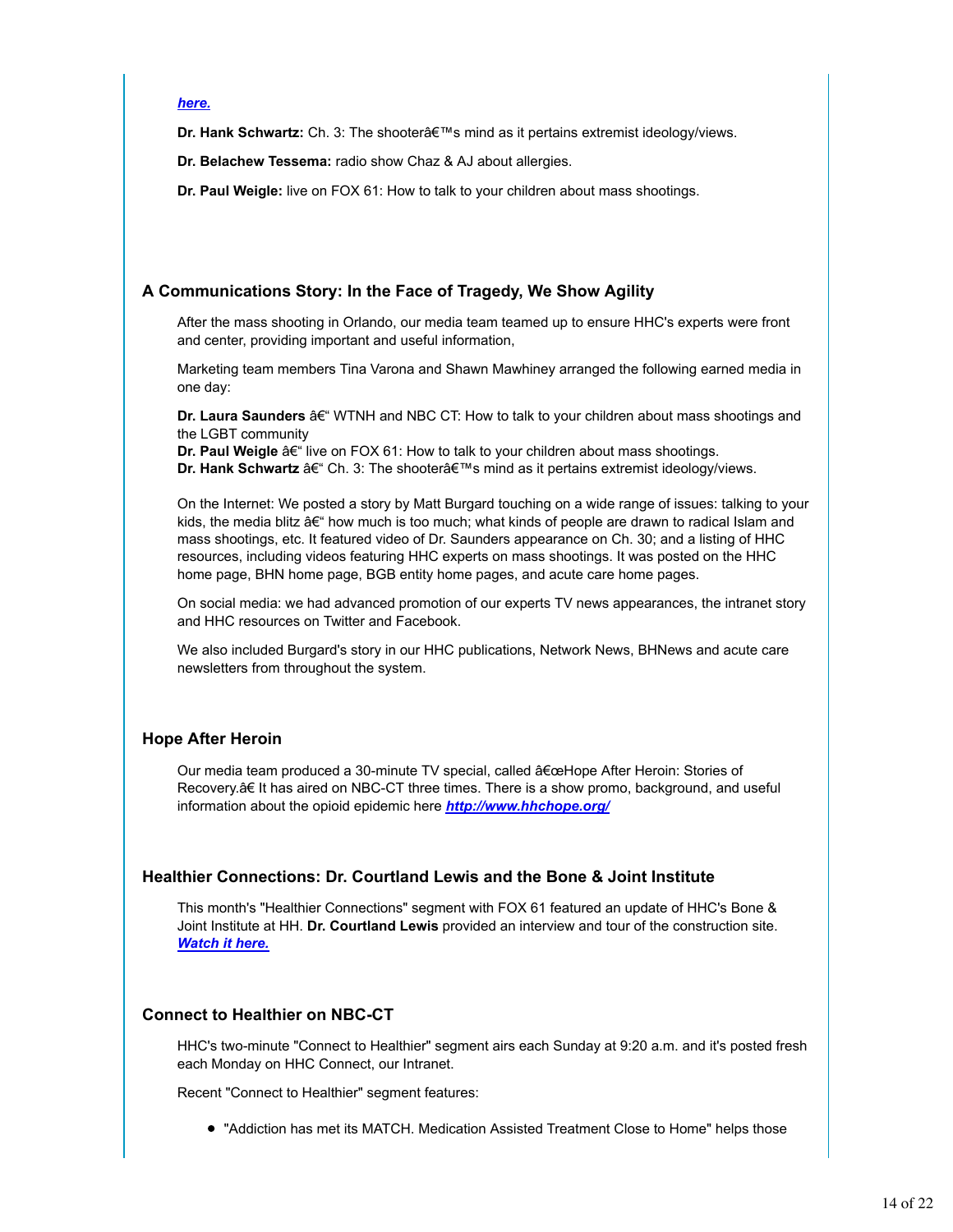struggling with opioid and other addictions. **https://youtu.be/o3V2LGv-zeM**

Plain Language: **https://youtu.be/7\_F1EcK7DLQ**

## **Upcoming News Service Content; Share Your Stories**

The Hartford HealthCare News Service is actively creating content with media partners across the state. Please let us know if you have great patient stories to share. Share your stories with us so we can share them to a wider audience.

#### **Connect to Healthier**

Sundays in the 9 a.m. hour, we broadcast a two minute health segment on NBC CT.

#### **Medical Rounds**

Partnership with WFSB. Weekly live interview from the HHC studio at 5:45 p.m.

#### **HealthCare Matters radio program**

Every month, Elliot Joseph highlights an important health care related topic with nationally recognized experts on CBS affiliate WTIC-am, NewTalk 1080, Connecticut's largest and most popular talk radio station

# **Healthier Connections**

Monthly partnership with FOX CT.

**CT STYLE**

Monthly partnership with WTNH.

**HHC YouTube page:** *https://www.youtube.com/user/HartfordHospitalCT*

*Link to contact information across the system: Hartford HealthCare Media Relations Team*

# *ICP News*

# **ICP News: Back Program Reduces Costs, Improves Outcomes**

Please see the attached **May issue of ICP News**.

#### *Cover Story:*

CMO Column: ICP, Hartford Healthcare. Rehabilitation Network create Healthy Back Program to improve quality, patient outcomes and reduce the cost of care.

#### *Inside This Issue*

 $\hat{A}$  Sign up for Epic at a reduced cost

- $\hat{A}$  A new tool to find undiagnosed hypertensive patients
- $\hat{A}$  Patient story: Treating weight problem cures fatty liver disease
- $\hat{A}$  New treatment for patients with sleep apnea

For a look at our previous issues, visit **www.integratedcarepartners.org.**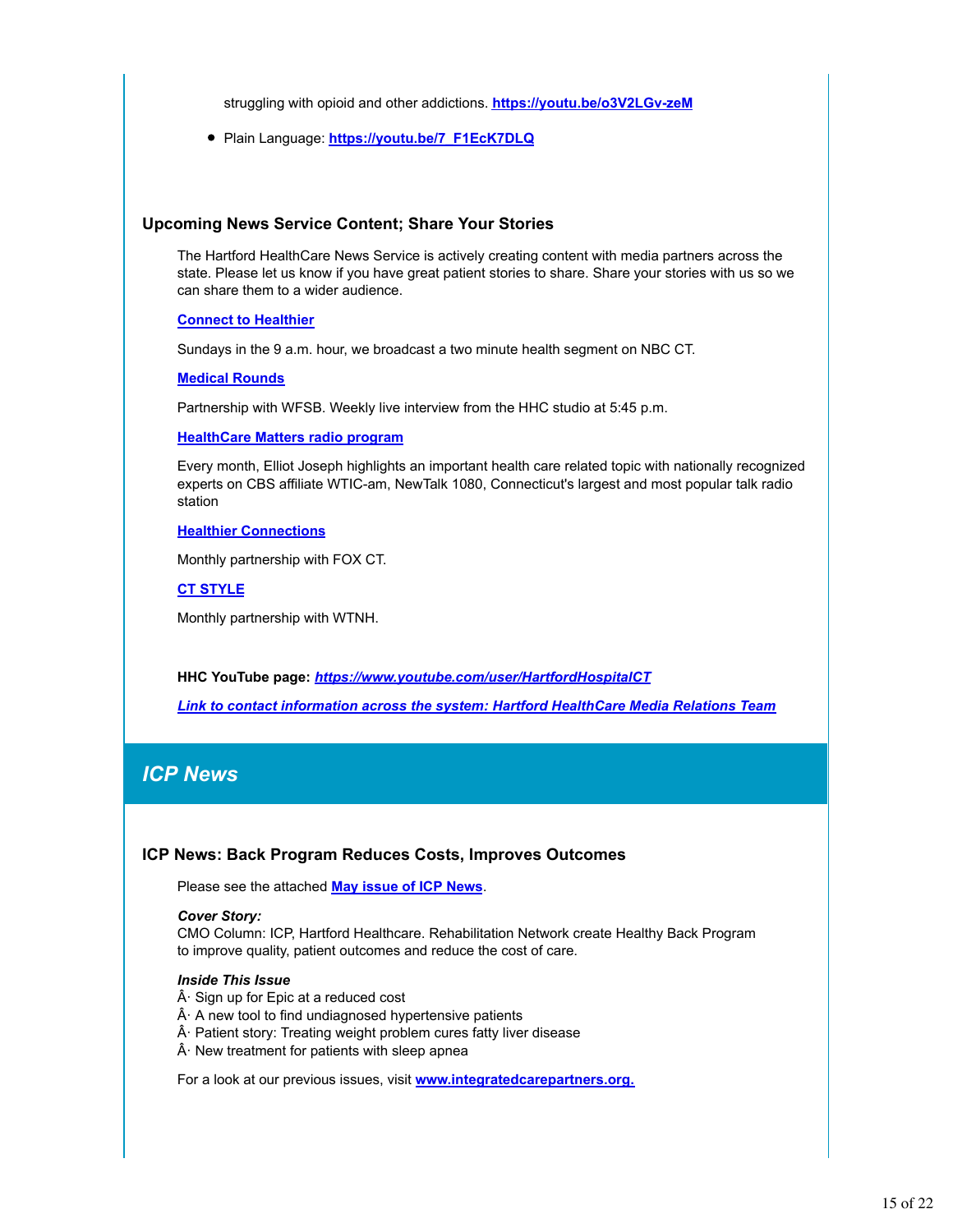*For your information:* Videos from the first ICP Conference (The Mind/Body Connection: Integrating Behavioral Health and Primary Care) are posted on the ICP Web site: Click here to view.

# *CME Applications*

# **Interested In Hosting a CME Event?**

In order to ensure that your educational event meets the standards established by the ACCME and the CSMS, the HH CME department has established the following deadlines for submission of CME applications.

*To ensure a timely review of your application, we strongly recommend advance planning for all events.* 

- Complete applications for a recurring series such as Grand Rounds must submitted **at least 4 weeks prior** to the planned activity.
- For a conference, course, or symposia, a complete application must be submitted **at least 12 weeks prior** to the event. We strongly encourage activity planners to contact the HH CME department at least 6 to 12 months prior to the date of the course in order to begin the planning process.

We have developed educational resources to assist planners with the application process. Please contact the HH CME office at ContinuingEd@HHCHealth.org or (860) 972-5816 to schedule an appointment with our team to discuss your CME needs.

# **State Mandated CME Renewal Available Free To HH Doctors through HealthStream LMS**

State mandated CME for physician license renewal is available free on the Hartford Hospital HealthStream Learning Management System.

You will need your Employee ID to access HealthStream. If you need the CME Programs, but do not have a HealthStream ID, a Temporary ID can be provided for you.

Please email HealthStream@HHCHealth.org and request an ID and password for CME Courses. You will receive an email with the ID, password and instructions for accessing the courses.

To access HealthStream, use the link from the intranet, or click here. Once you login, click on the Catalog tab and search for CME to view the available courses.

Once you have passed the post-test and evaluation, you will be awarded a printable CME certificate. Your CME will also be maintained and easily self-service accessed on the HealthStream site, should you need a copy in the future.

Please note that your Risk Management required activities through MRM will provide your Risk Management CME.

# *HH In the News*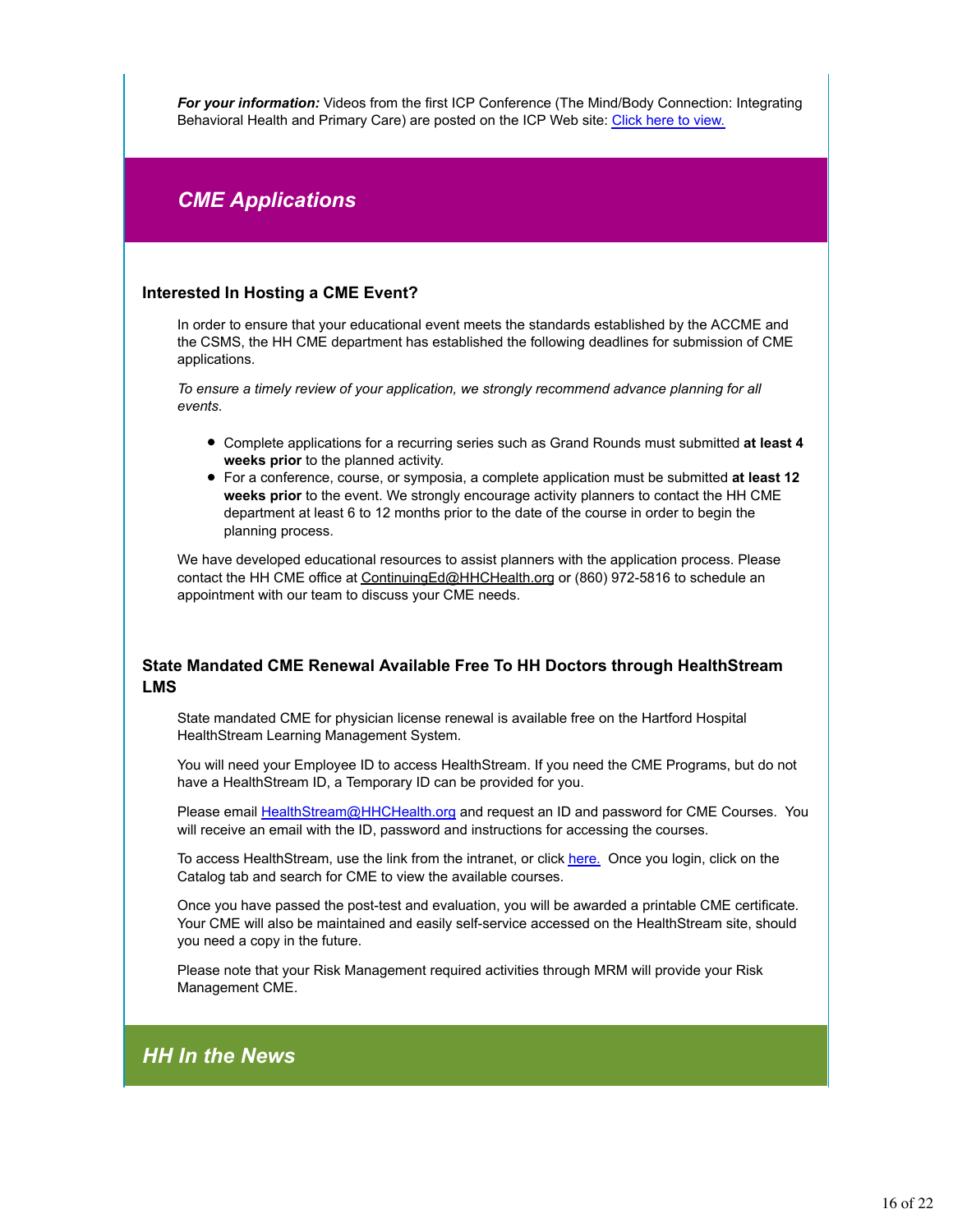# **Ceremony at Hartford Hospital Honors Organ Donor, Family**

**CT Home, June 20**

In the midst of incredible sorrow over the loss of her son, a New Hartford mother recently made the difficult decision to donate his organs.

Monday, she and her family were honored by **Hartford Hospital** for that donation and for the first time she shared how she came to that decision with NBC Connecticut.

Zachary Dube was just 23-years old when he was killed in a hit-and-run crash in May. Authorities say he was struck by a pickup truck on Rt. 44 in Barkhamsted as he was riding his dirt bike.

*Read more here.*

# *In the HHC System*

# **Traveling the Road Together With a Nurse Navigator**

**The Day, June 14**

"What the heck is a nurse navigator?" I've probably heard this question dozens of times since returning to **Backus Hospital's Cancer Institute** as an Oncology Nurse Navigator. I like to compare it to being a travel guide. When's the last time you took a road trip through uncharted terrain? Did it go smoothly or did you have to seek help, whether from an experienced guide, a map, or the Internet? Did you hit any detours? Get a flat tire? Get hopelessly lost? Wish you had planned things differently?

As any patient will tell you, the cancer experienceâ€" from diagnosis to treatment to recoveryâ€" is a journey in and of itself. With our complicated healthcare system, it's easy to get lost. That's where a nurse navigator comes in. Whether it's questions about your cancer type and treatment, how to talk to your doctors, where to get emotional or financial support, or how to deal with treatment side effects, I like to tell my patients that no question is too big or small â€" just ask. I will either have the answer or more importantly (and more likely), know how to get it.

Each branch of Hartford HealthCare's Cancer Instituteâ€"which includes campuses at Backus, Windham Hospital, Hospital of Central Connecticut, Hartford Hospital, and MidState Medical Centerâ€"has dedicated Oncology Nurse Navigators to help cancer patients.

*Read more here.*

## **Connecticut Hospital Says Overdose Outreach is Missing Link in Addiction Treatment**

#### **WNPR, June 22**

Emergency rooms all over the country are seeing a huge surge in the number of people being brought in after overdosing on opioids or heroin. Thereâ€™s no doubt this is a disruption for staff and a strain on resources. But one Connecticut hospital has decided this point of contact with the opioid epidemic actually represents a huge opportunity.

At the emergency department at **Backus Hospital in Norwich,** as at any other hospital, when someone arrives who has overdosed on drugs, staff will assess the patient and prepare to administer the revival drug naloxone. But Karen Butterworth Erban, who's the Regional Director of Emergency Services, said at Backus one additional thing is happening.

#### *Read more here.*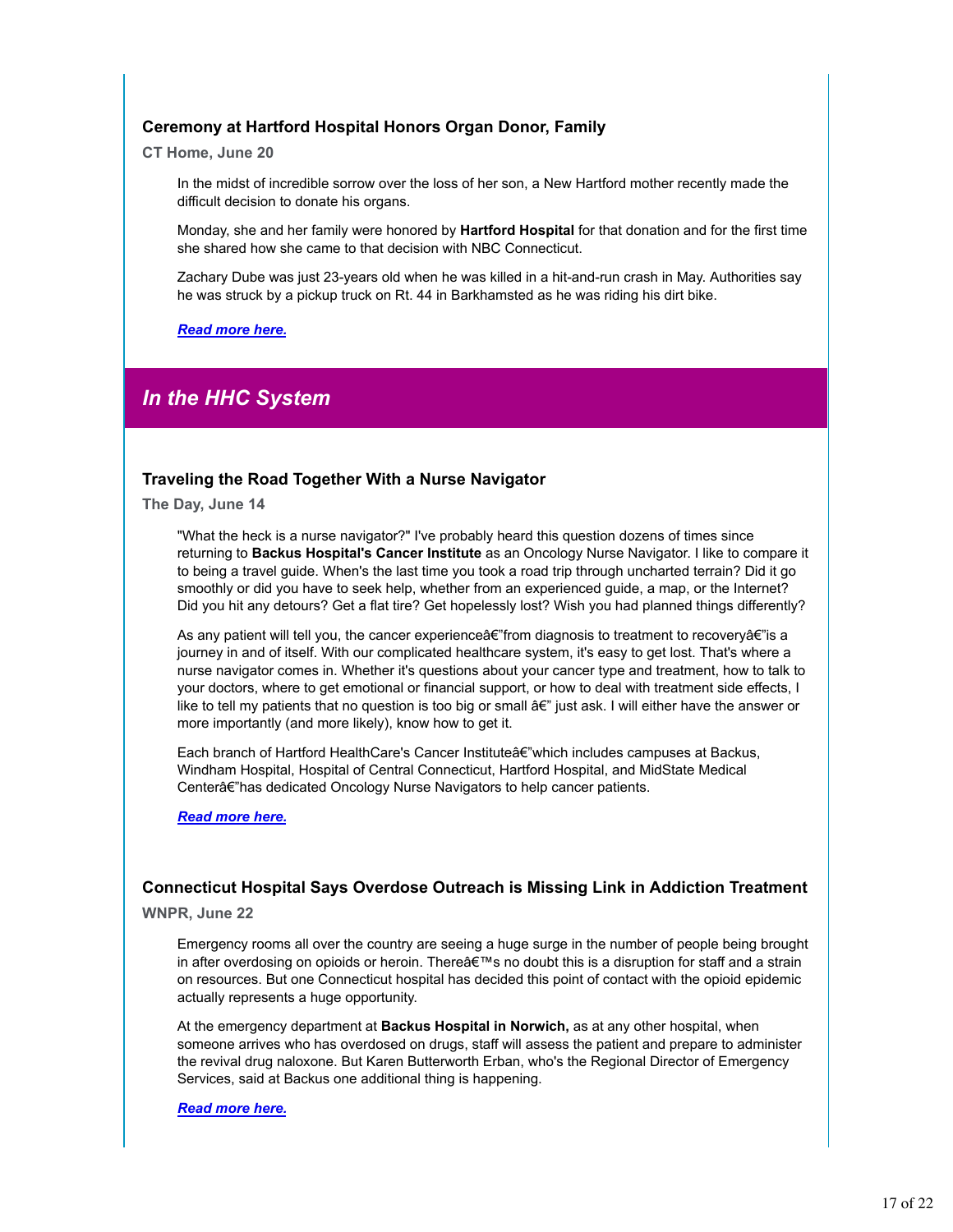# **Reducing Health Care Spending Thorny**

**Hartford Courant, June 14**

Members of the state's Health Care Cabinet on Tuesday heard how state agencies are working to cut health care spending without damaging health care outcomes, in their final meeting before consultants make recommendations on how to reform the health care system.

A common theme across agency officials that spoke Tuesday was that people with mental health issues and those abusing drugs and/or alcohol tend to be the most expensive to care for. Although intensive case management of this population can reduce spending in some ways, it's not clear how much overall government spending is reduced through those programs.

For instance, a group of 30 people that were reviewed who have been in and out of jail showed that when provided housing, government spending was under \$1.4 million on the group, rather than about \$1.5 million. The amount spent on jail dropped by about half, to less than \$250,000, but the amount spent on prescription drugs nearly doubled, to about \$375,000.

The Health Care Cabinet is studying health care regulation efforts in other states to identify actions that could control costs, enhance competition and improve health outcomes in Connecticut. Members include state regulators, health insurance and provider representatives, a labor representative and consumer advocates.

The last speaker, representing federally funded state efforts to move away from fee-for-service payments for health care, noted that just 10 percent of health care spending that's characterized as unnecessary is because of clinical practices.

Mark Schaefer, who manages the State Innovation Model, told the group that 40 percent of health care cost growth is because of choices people made â€" smoking, alcohol abuse, becoming and staying overweight. Another 30 percent is genetics.

But because governments, businesses and individuals spend so much on health care, even cutting back on the inefficiencies and cultural habits behind that 10 percent can save millions of dollars. But that's not easy, he noted. "The waste, for many stakeholders, is revenue."

# **For ECHNâ€™s top brass, a three-year bonanza**

**Journal Inquirer, June 20**

Prospect Medical Holdings has thumbed its nose at all the Manchester and Vernon citizens who opposed the sale of nonprofit Eastern Connecticut Health Network to the for-profit entity by rewarding ECHN CEO Peter Karl and his executive group â€" apparently guaranteeing them three more years at the same exorbitant salaries and perks they have been drawing down.

The agreement approved by Attorney General George Jepsenâ€™s office and the state Office of Health Care Access guarantees present employees three more years of employment under their present terms.

This agreement as it is written and approved, obviously meant to preserve the jobs of existing operational employees, not only protects the jobs of Karl and his acolytes for three more years but opens a Pandoraâ€™s box toward an agreement to exit ECHN.

The next step by Karl and his fellow executives, if they decide to leave, is to work out a settlement agreement with Prospect â€" in case it has not been worked out already â€" in some large dollar amount. Then they can retire comfortably to their Florida homes while Prospect can take the hit in its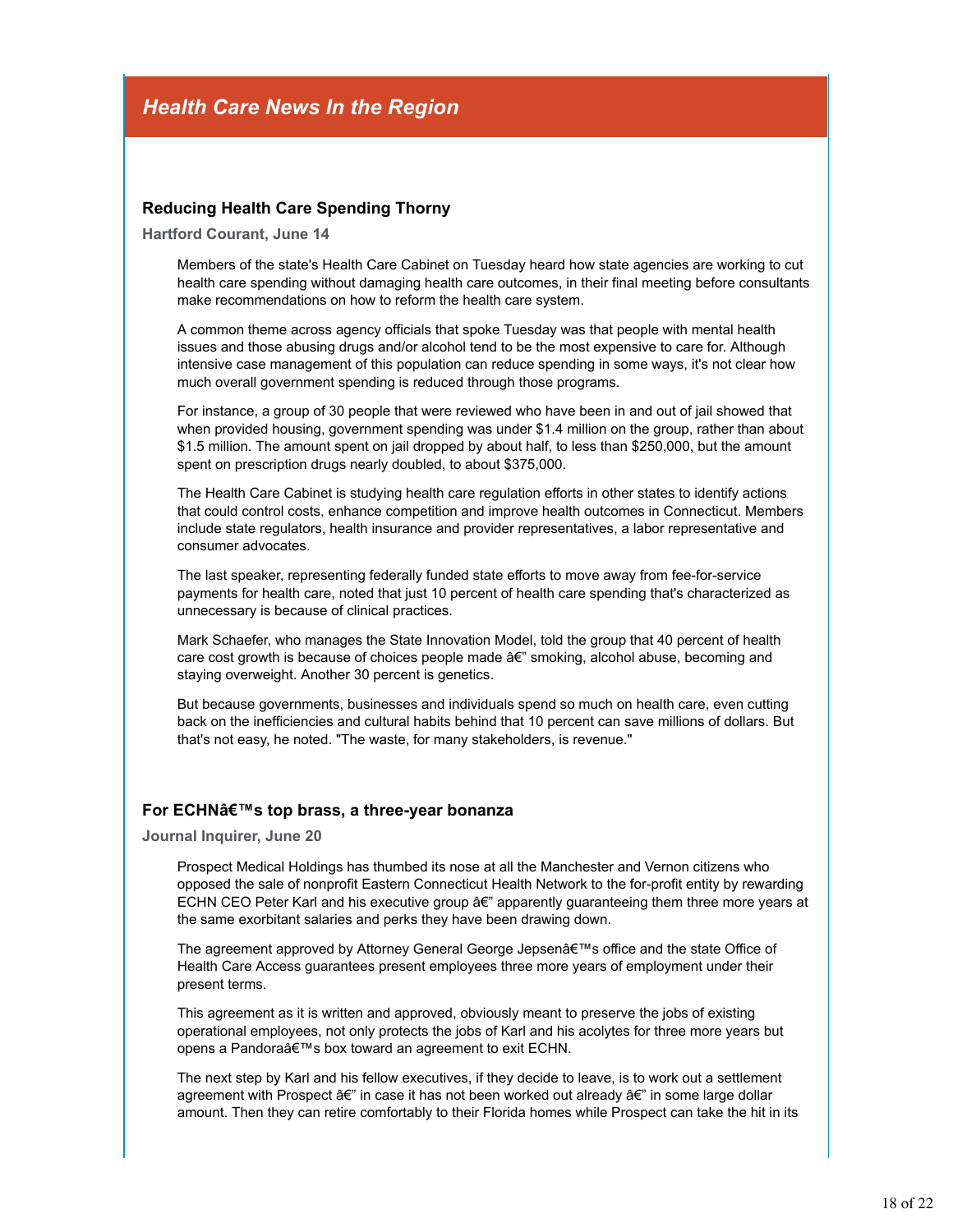earnings before its initial public offering and then replace this overpriced executive group with equally or more capable personnel.

The Journal Inquirer has often inquired as to the future status of the executives who negotiated the merger. Now we know.

For Karl, it means approximately \$3 million during the next three years.

For Dennis McConville, the hospital networkâ€™s senior vice president of strategic planning, it means approximately \$1.2 million in the next three years.

And for many other trustees who work for the hospital network it means a three-year bonanza.

Prospect has taken care of ECHNâ€™s executives. No wonder they worked so hard to promote the sale.

*Read more here.*

# **Quinnipiac, Trinity Health widen training sites**

*Hartford Business Journal, June 13*

Quinnipiac University's medical, nursing and health-science schools will partner with Trinity Health-New England in a regional partnership to train the next generation of health care providers at five hospitals.

Beginning in 2017, students from Quinnipiac's Frank H. Netter MD School of Medicine, as well as its School of Nursing and School of Health Science, will conduct clinical rotations at any **Trinity Health-New England-affiliated hospital in Connecticut and western Massachusetts**, it was announced.

Those regional Trinity facilities include Saint Francis Hospital and Medical Center and Mount Sinai Rehabilitation Hospital, both in Hartford; Johnson Memorial Medical Center in Stafford Springs; and Sisters of Providence Health System, which includes Mercy Medical Center, in Springfield.

Saint Mary's Health System in Waterbury will also be a participating provider after the Office of Health Care Access approves Trinity Health - New England's Certificate of Need to include Saint Mary's in its regional health ministry. That approval is anticipated later this summer.

"This affiliation will ensure the robust development of an interprofessional workforce to care for the present and future health care needs of patients, families and communities across New England," said Steven T. Ruby, M.D., chief clinical officer at Hartford-based Trinity Health-New England.

Quinnipiac has similar health pupil-training affiliations with other health care providers statewide among them: Connecticut Children's Medical Center in Hartford; **Hartford Hospital;** Veterans Home in Rocky Hill; Bristol Hospital; Connecticut Valley Hospital; and St. Vincent's Medical Center of Bridgeport.

# *Hot Topics in Health Care*

#### **CMS' final rule on ACO benchmarks receives mixed reactions**

**Healthcare DIVE, June 13**

On June 6, CMS released a final rule intended to improve the way Medicare pays accountable care organizations (ACOs) in its Medicare Shared Savings Program (MSSP).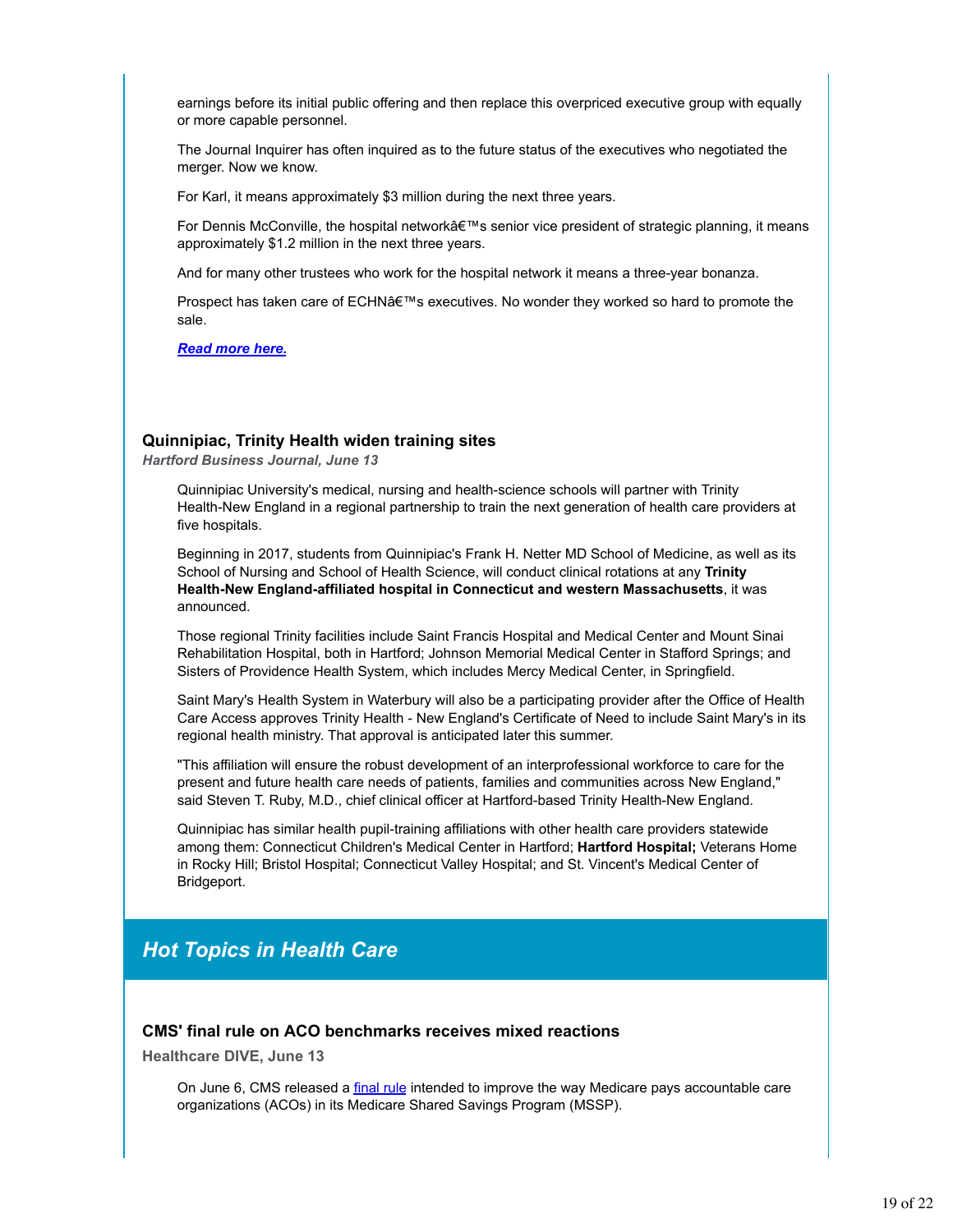Andy Slavitt, CMS acting Administrator, said in a statement the final rule will encourage more physicians to join ACOs and will also refine how the MSSP measures success, so that current participants are better rewarded for quality.

Here are the major takeaways:

- **Regional benchmarks will replace national benchmarks.** Cost benchmarks will now be 1. based on regional spending data, as opposed to national spending data, when an ACO signs up for a second or subsequent contract period. ACO efficiency will be measured against other regional providers instead of against past performance.
- **Track 1 ACOs will have the option of renewing under a two-sided model.** If the application 2. for renewal is approved, the ACO can defer exposure to downside risk for one year before transitioning to Track 2 or Track 3.
- **Timeframes have been established for appealing calculations for shared savings or** 3. **losses.** ACOs will have four years to file an appeal.
- **The new methodology will be implemented in phases.** It will begin with ACOs entering 4. contract periods on or after January 1, 2017.

#### *Read more here.*

# **Doctors' Hand Hygiene Plummets Unless They Know They're Being Watched, Study Finds**

**ABC News, June 10**

For doctors and nurses, hand hygiene is supposed to be as intuitive as breathing. But is this behavior really second-nature, or do health care workers need supervision to keep their hand cleaning habits on target?

A new study out of Santa Clara Valley Medical Center (SCVMC) in San Jose, California, suggests that even doctors may fall prey to what is known as the "Hawthorne Effect" -- whereby people change their behavior when they know they're being watched.

The study, being presented this weekend at the Association for Professionals in Infection Control and Epidemiology (APIC) conference in North Carolina, found that hand hygiene compliance at SCVMC differed dramatically when health professionals knew they were being evaluated, versus when they did not.

Because infection-causing bacteria are often carried from patient to patient on the hands of health care workers, breaking this chain of transmission is a top priority in hospitals nationwide. But this study -- and many others -- indicate that while the principle of hand hygiene is simple, human behavior is one of the hardest things to change.

*Read more here.*

# **All Roads Lead to Population Health Management: ACOs give health systems a reason to target broad patient outcomes**

**Hospitals & Health Networks, June 13**

Approximately 750 accountable care organizations are in operation today, covering some 23.5 million lives covered under Medicare, Medicaid and private insurers. Although still in the learning stages, many ACOs have had notable success in improving quality while reducing cost.

As promising results continue to emerge, more of these organizations â€" whose existence was once thought to be more fantasy than reality â€" are expected. In fact, Leavitt Partners predicts that 105 million people will be covered by ACOs by 2020.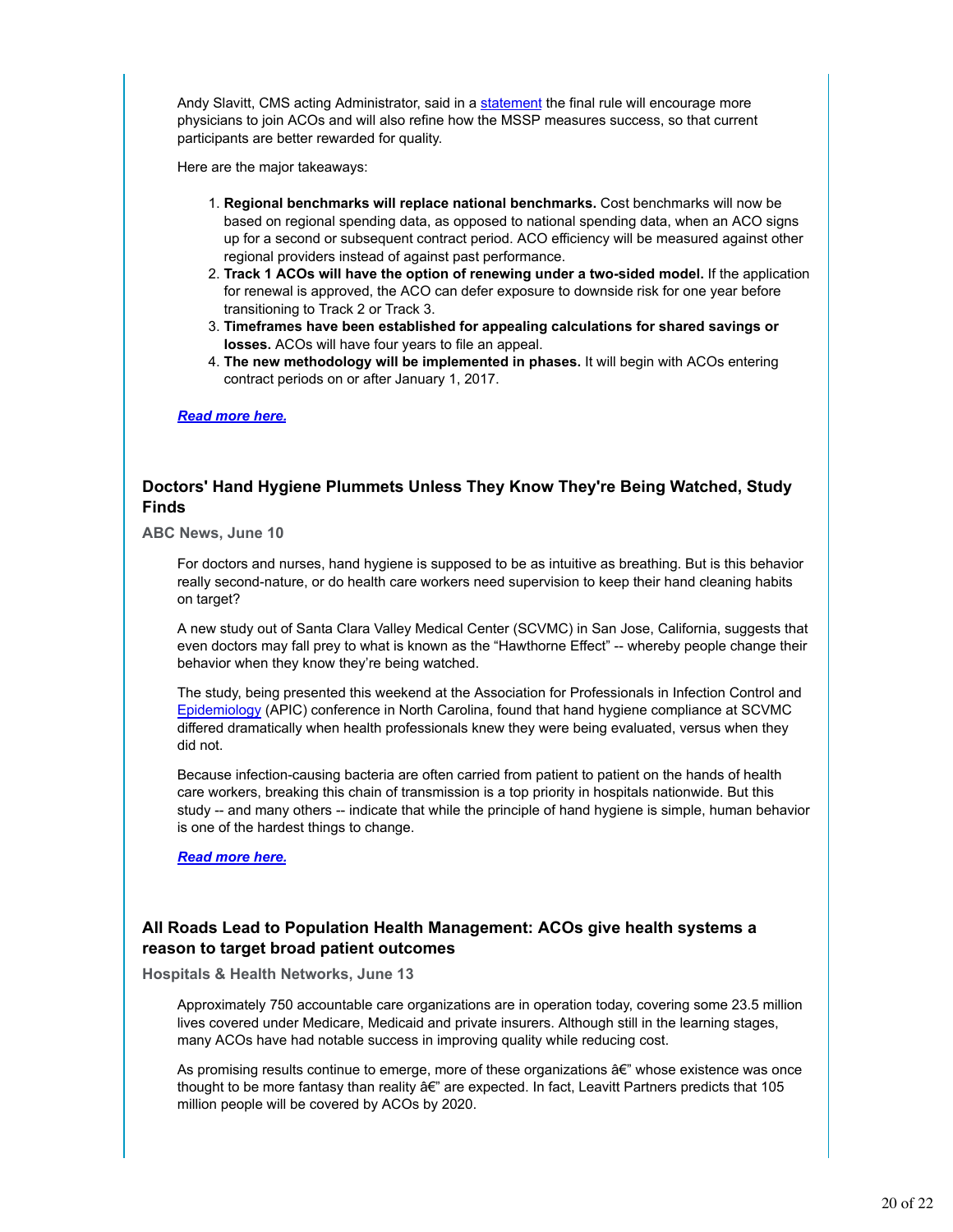*Read more here.*

# *Coming Events*

# **Art Reception**

**Wednesday, June 29, 5-7 p.m., in Hartford Hospital Cancer Institute Atrium**

You are invited to a reception for an art reception featuring the unique photography of Jack McConnell, currently on display in the atrium at the Hartford HealthCare Cancer Institute at Hartford Hospital, on **Wednesday, June 29,** 5-7 p.m. The exhibit is called HARTFORD PARALLEX: CAPITAL CITY ABSTRACTS. Light refreshments will be served.

# **Medicine Grand Rounds: Palliative Medicine - what does the data tell us?**

**June 30 (Thursday)**

8-9 a.m., Gilman

Dr. Ross Albert, chief of Palliative Medicine

# **Widener on Physician** *Resiliency Assessment and Response*

**July 20 (Wednesday)**

6-7:30 p.m.

Webinar led by nationally-known speaker by **Dr. Christine Sinsky.**

From the American Medical Association, focusing on the growing issues of physician burnout and resiliency.

For registration links and additional information, please visit *http://csms.org/resiliency*

# **The Hartford Medical Society Presents "The Upcoming Presidential Elections"**

**September 14 (Wednesday)**

Presented by Attorney Kevin F. Rennie

Town and County, 22 Woodland Street, Hartford

5:30 p.m. Registration & Cocktails (cash bar) 6:15 p.m. Dinner, followed by program

Registration is \$20/member, \$35/guest or non-member, and includes cash bar, dinner, and presentation. If you have questions please call the HMS office at (860) 586-7573.

# **Medical Staff End of Summer Event**